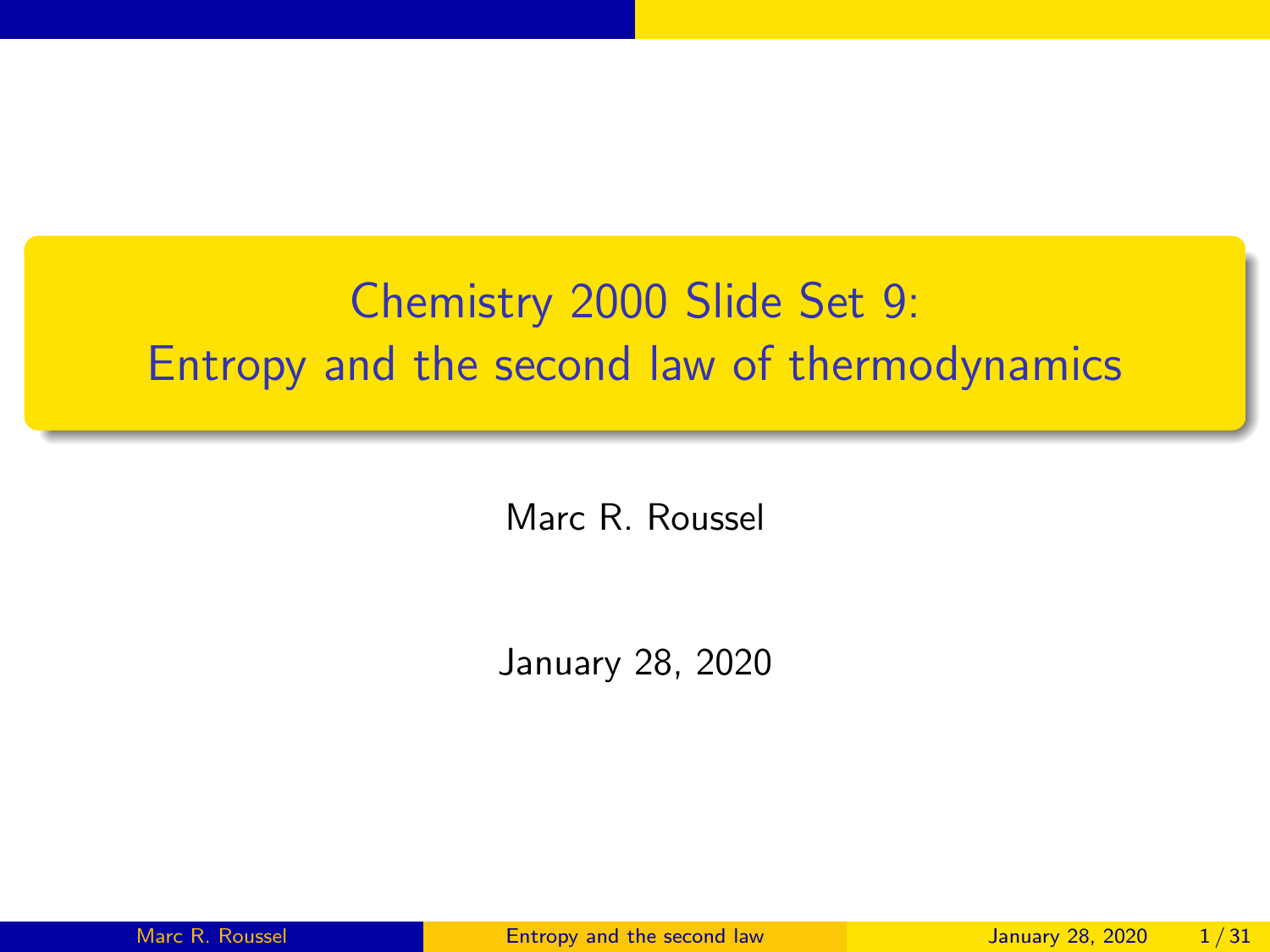### <span id="page-1-0"></span>Thermodynamics: not just heat

- As its name suggests, thermodynamics started out as the science of heat.
- Specifically, the founders of the discipline were concerned with heat engines, machines that convert heat into work.
- Along the way, they discovered fundamental principles encoded in the laws of thermodynamics that go far beyond describing the function of heat engines.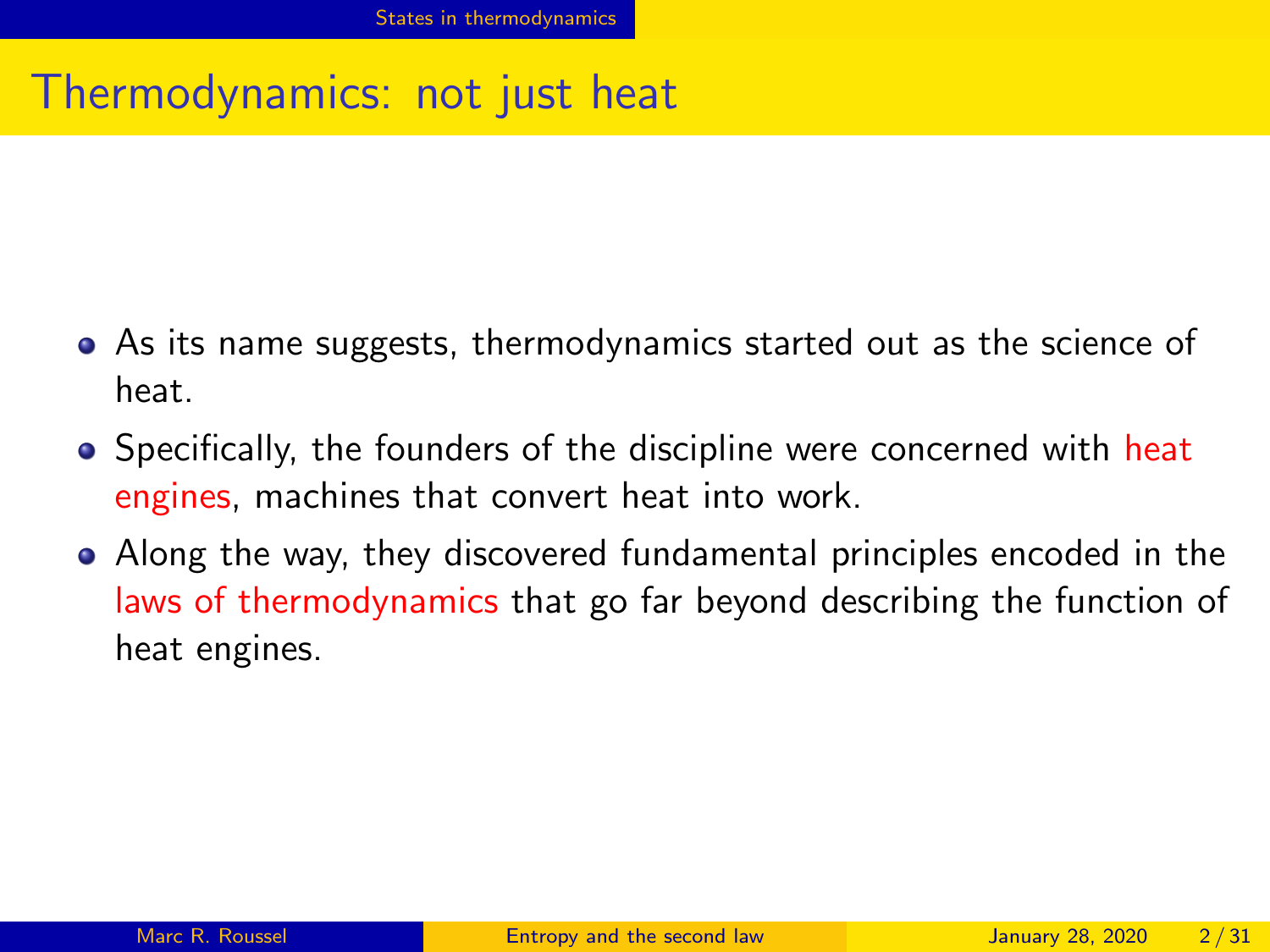#### The thermodynamic description of matter

• In classical thermodynamics, we describe the state of a system by macroscopic variables that can be measured using ordinary lab equipment.

#### Macroscopic variables include

- the number of moles of each chemical component in a system
- $\bullet$  the temperature
- the total pressure
- **o** the volume

. . .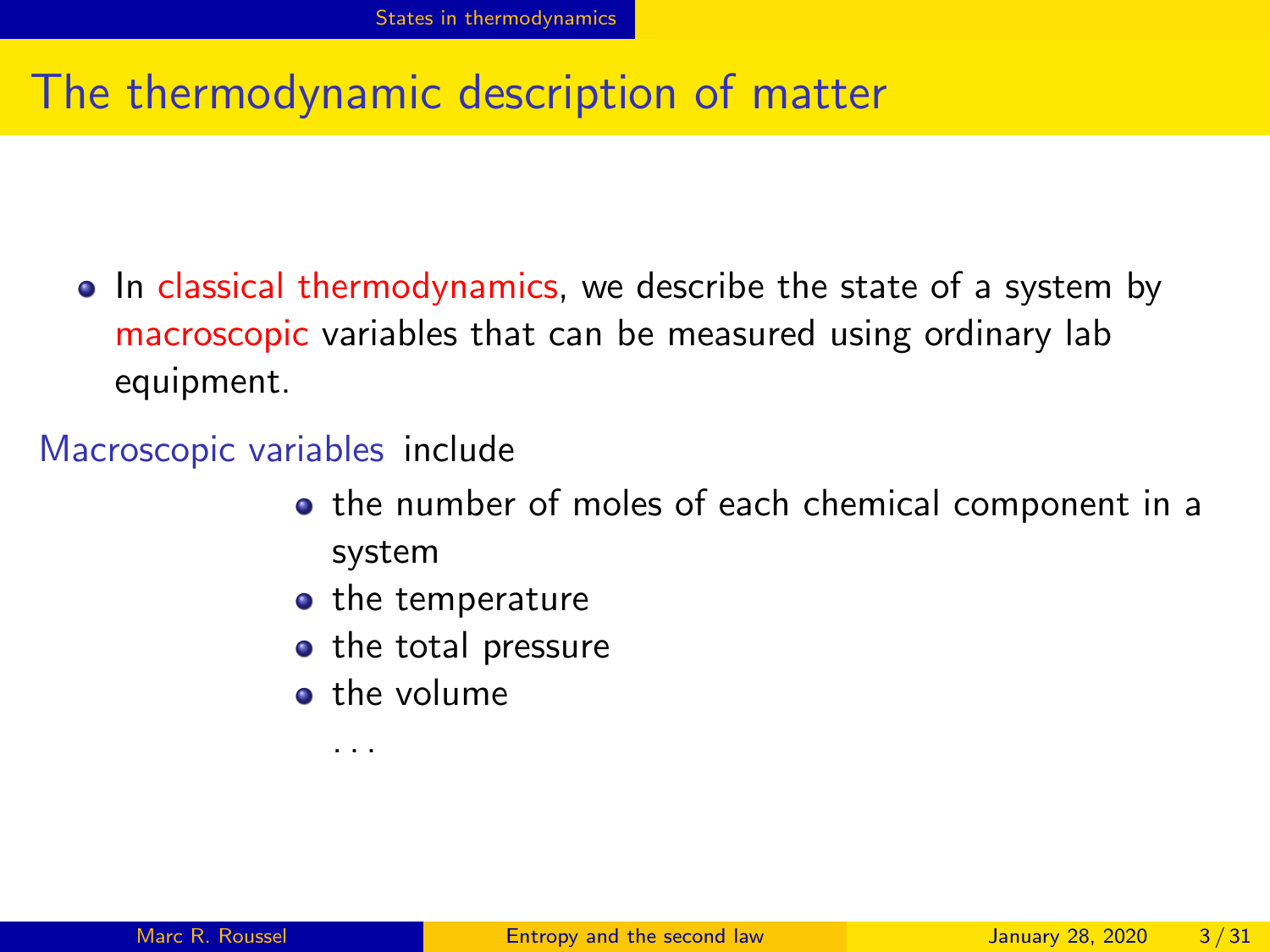We typically only need to know a few of the macroscopic variables since they are connected by equations of state.

Examples:

• 
$$
PV = nRT
$$
 for an ideal gas.

• 
$$
V = \frac{V^{\circ}}{1 - \alpha(T - T^{\circ}) + \kappa(P - P^{\circ})}
$$
  
for solids or liquids with  $(T, P)$  near a reference state  $(T^{\circ}, P^{\circ})$ .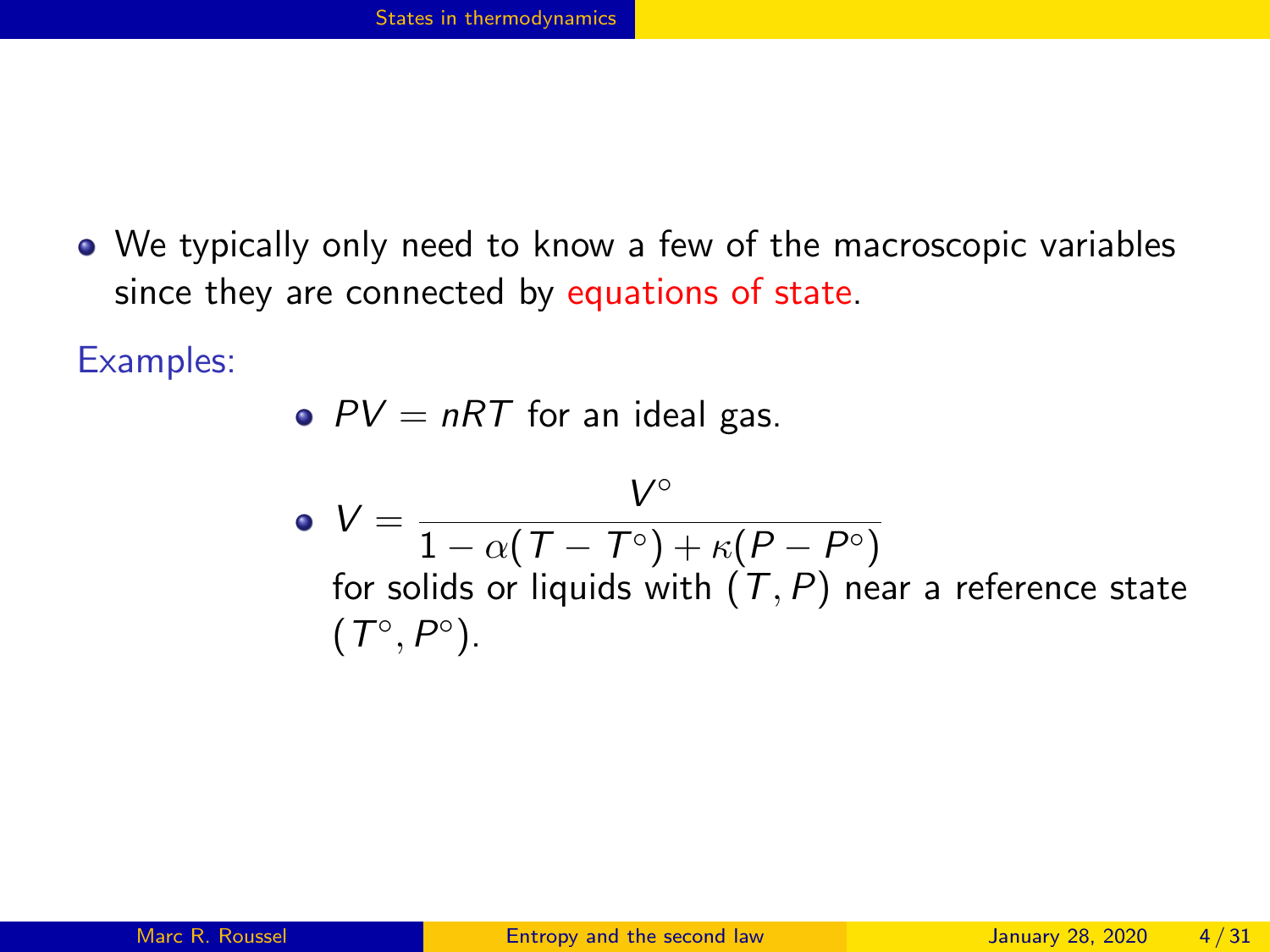#### The mechanical description of matter

• We can also describe matter by its microscopic state.

The microscopic state includes

- positions of all particles
- momenta of all particles

$$
(p=mv)
$$

- occupation of all energy levels of the atoms or molecules
- The microscopic state (or just microstate) includes an extraordinarily large number of variables.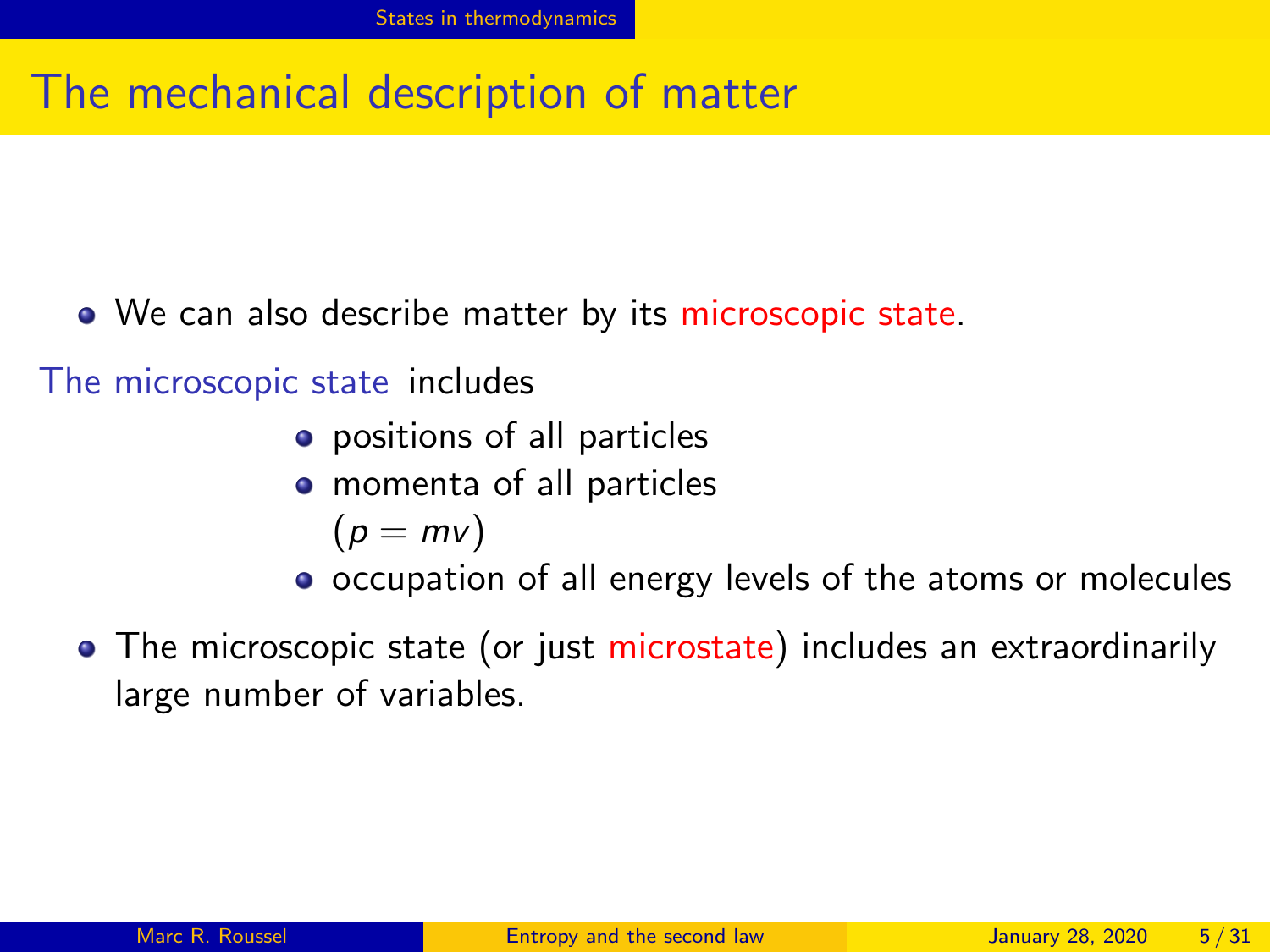[States in thermodynamics](#page-1-0)

#### Microstate vs macrostate

#### Each macroscopic state corresponds to a huge number of microscopic states.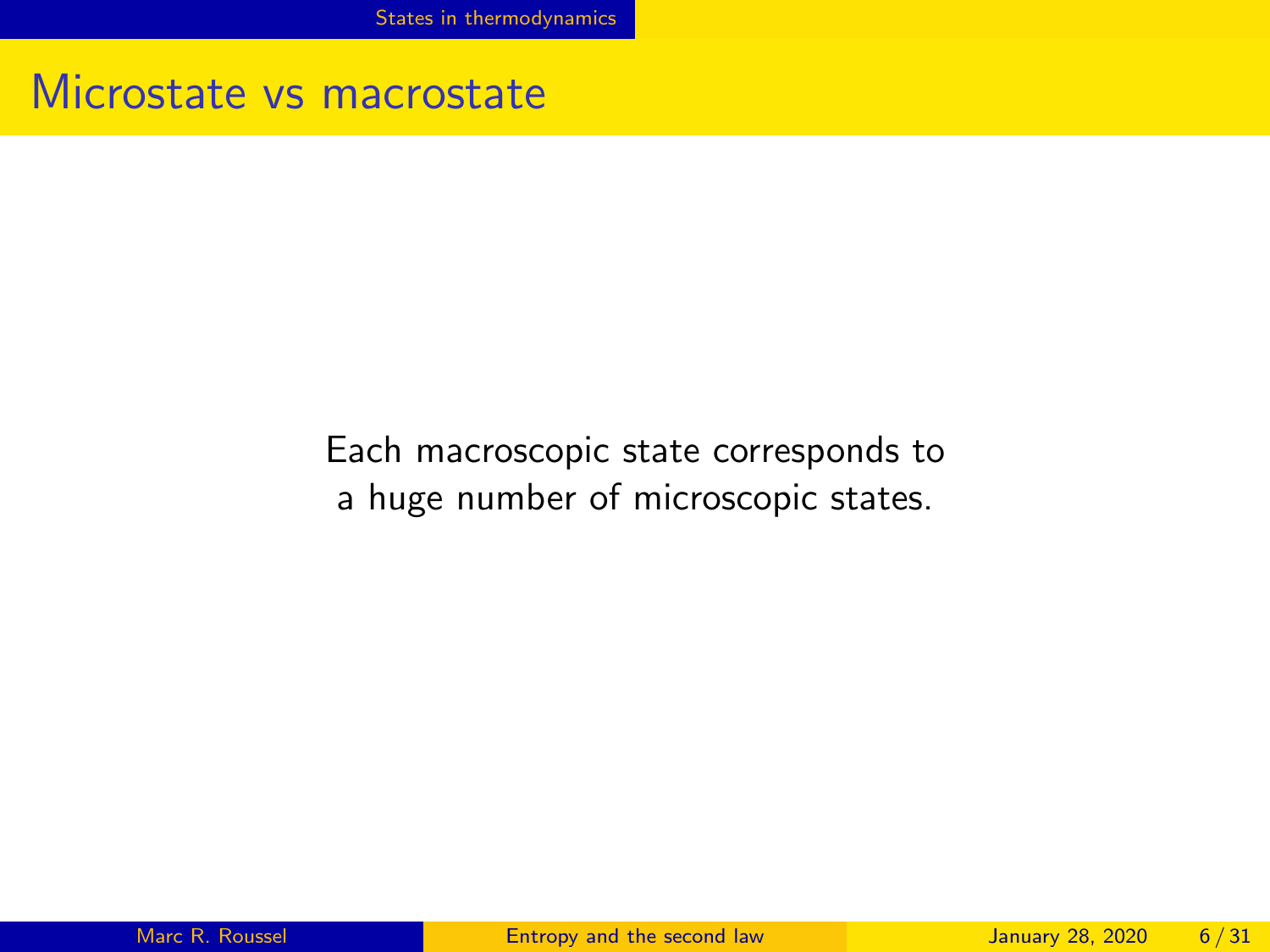#### State functions

- A state function is a quantity that depends only the macroscopic state of a system, and not on how the system was brought to that state
- **•** State functions are additive

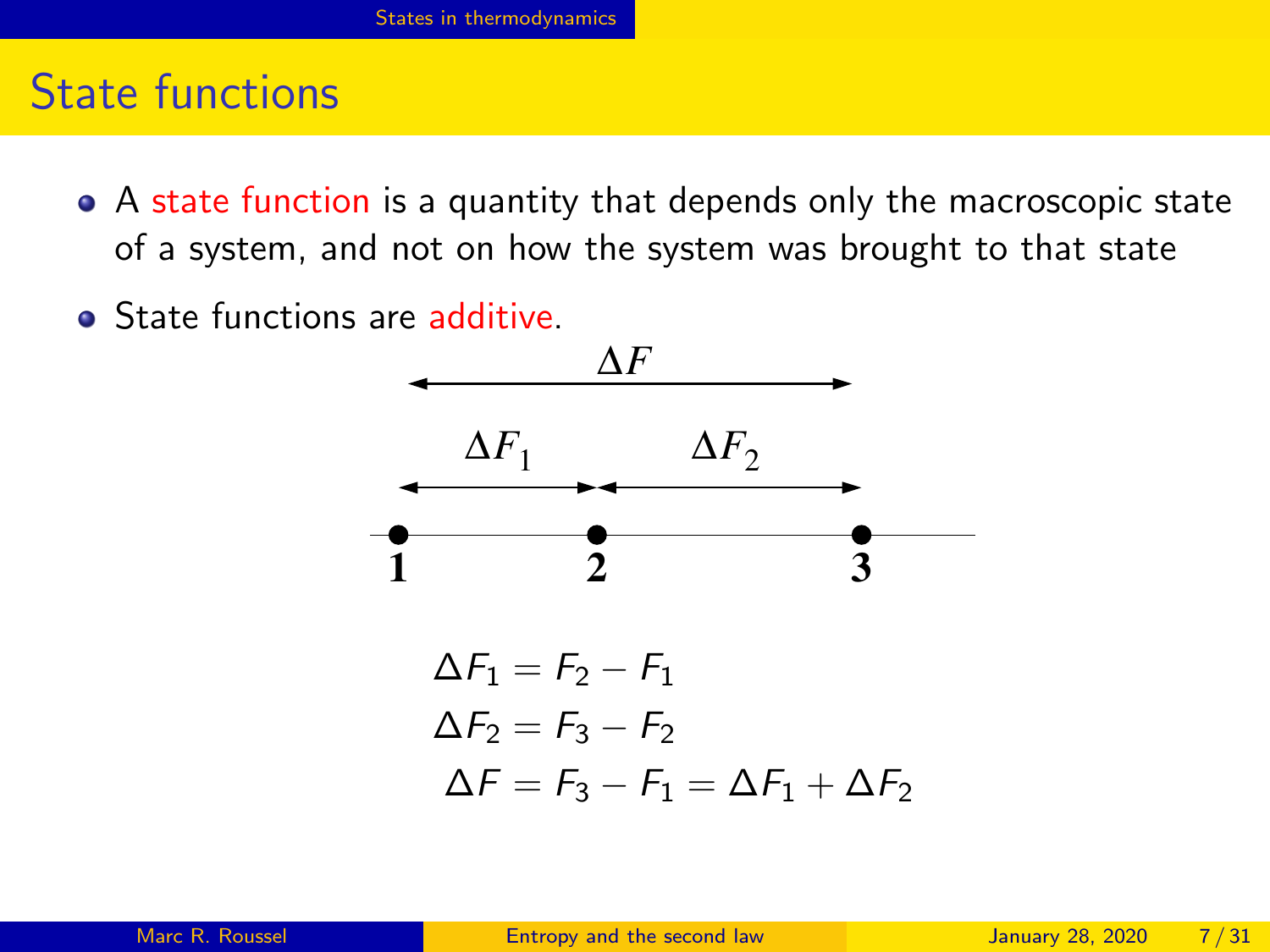<span id="page-7-0"></span>Review of enthalpy (with a few new ideas thrown in)

Enthalpy  $(H)$  is a state function that was designed so that  $\Delta H$  gives the heat at constant pressure.



Standard conditions:  $25^{\circ}$ C and 1 bar (10<sup>5</sup> Pa)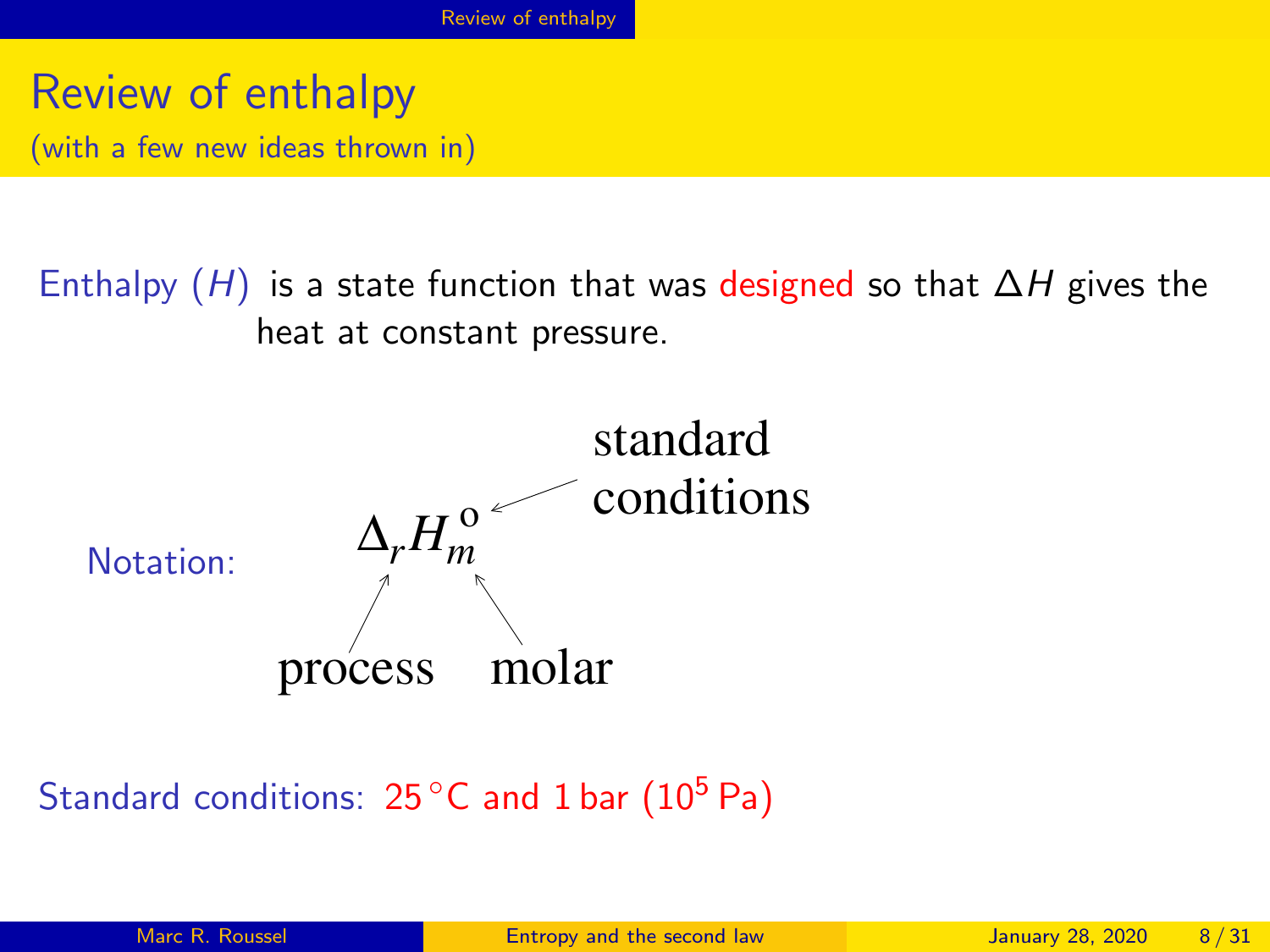#### Standard enthalpies of formation

For any reaction, we can imagine several different paths from reactants to products. In particular,



• Because enthalpy is a state function,

$$
\Delta_r H = \Delta_1 H + \Delta_2 H
$$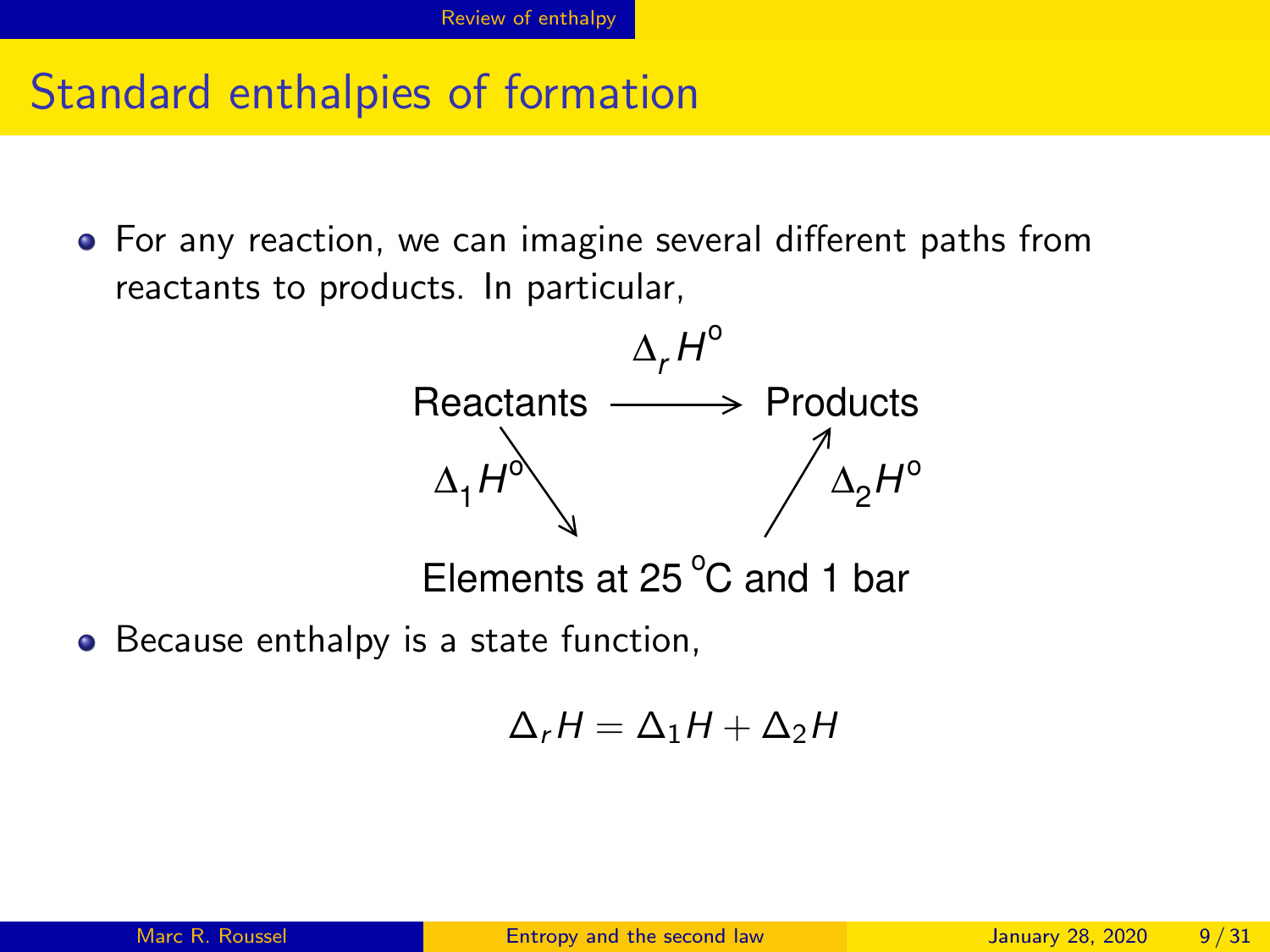### Standard enthalpies of formation (continued)

Define the formation reaction for a compound as

elements in most stable forms at  $STP \rightarrow 1$  compound

- The standard enthalpy of formation of a compound is the enthalpy change in the formation reaction, symbolized  $\Delta_f H^\circ.$
- By definition, the enthalpy of formation of an element in its standard state is zero.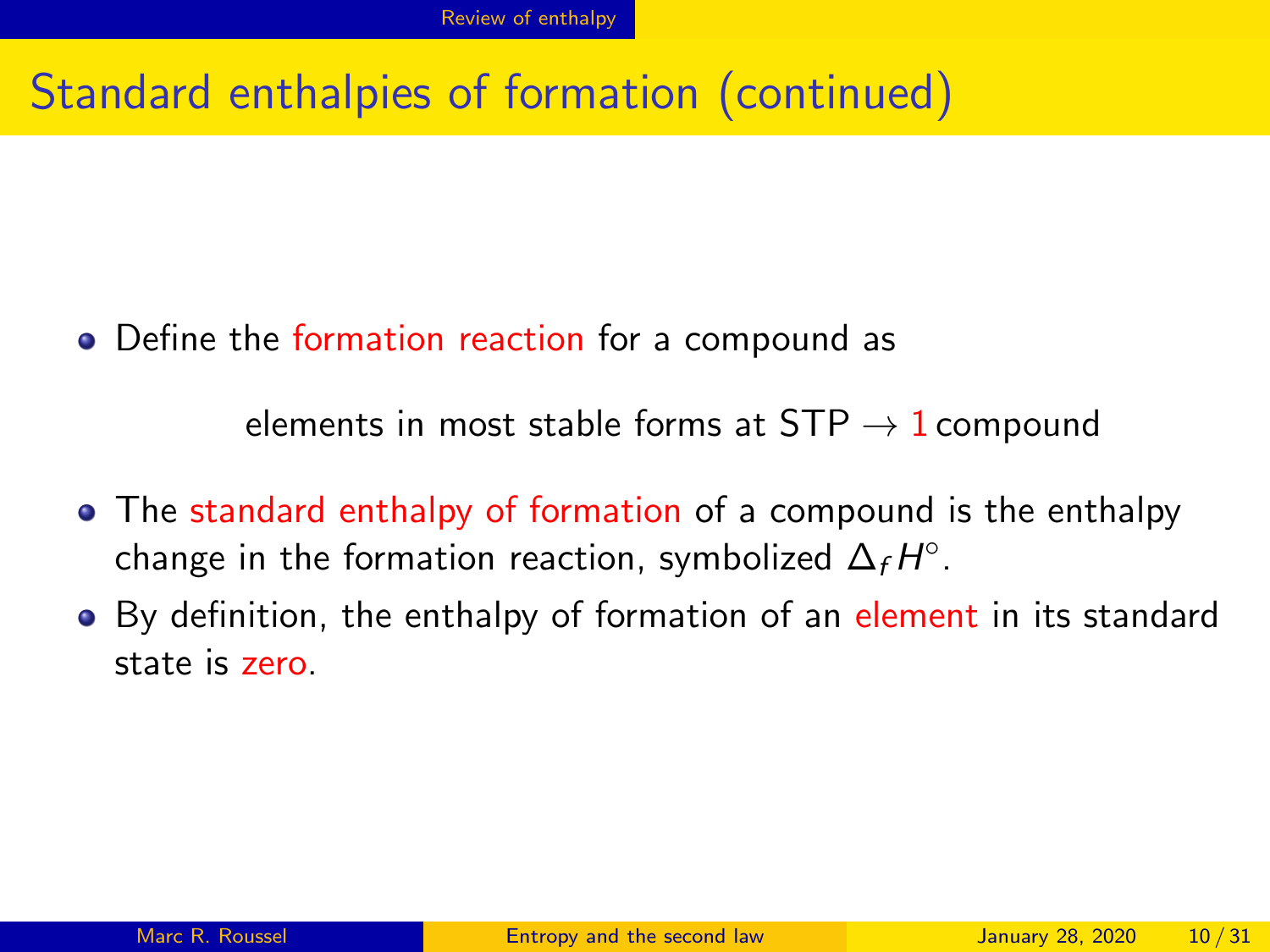Standard enthalpies of formation



Then

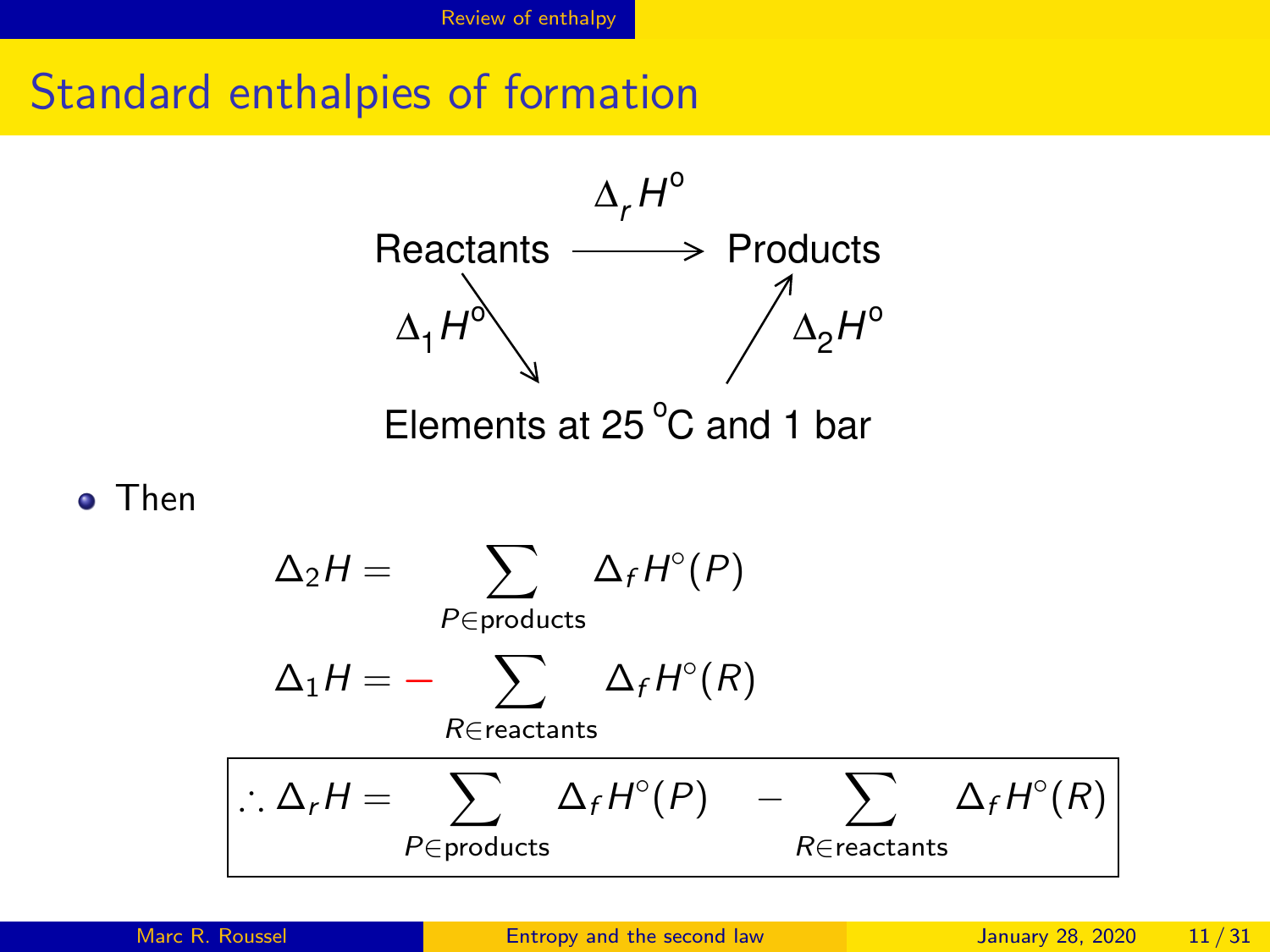#### Example: Reaction of Br<sub>2</sub> with  $F_2$  in the gas phase



$$
\Delta_r H^\circ = 2\Delta_f H^\circ(\text{BrF}_5, g) - [\Delta_f H^\circ(\text{Br}_2, g) + 5\Delta_f H^\circ(\text{F}_2)]
$$
  
= 2(-428.72) - [30.91 + 5(0)] kJ mol<sup>-1</sup>  
= -888.35 kJ mol<sup>-1</sup>

This reaction produces 888.35 kJ of heat per mole of  $Br_{2(g)}$  used, or per 5 mol of  $F_{2(g)}$  used, or per 2 mol of  $BrF_{5(g)}$  made.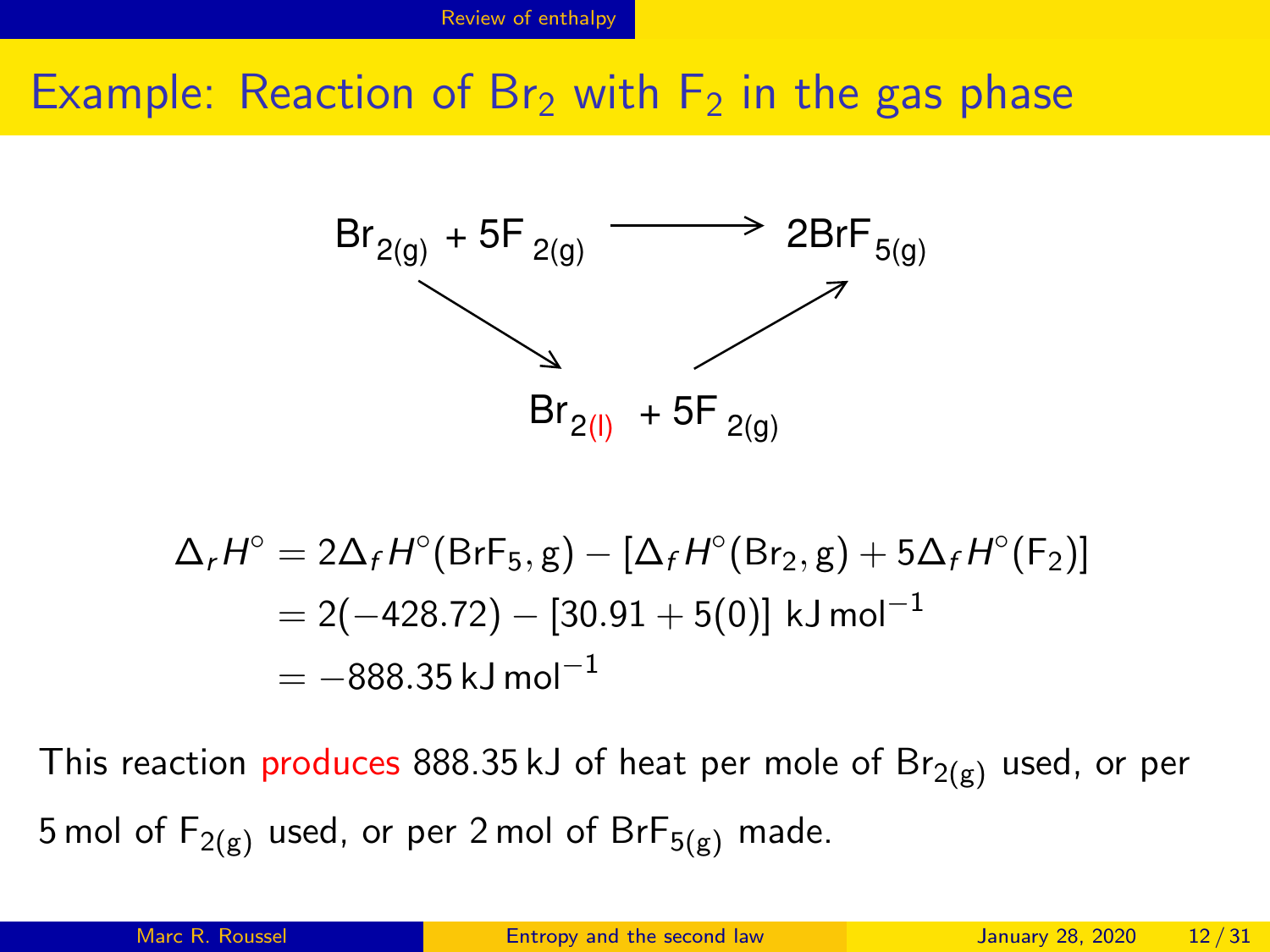# Example: Heat generated by the combustion of 1.0 L of methane at 25 °C and 1.0 bar

Assume we are burning methane in an open flame so that the water generated stays in the vapor phase once the products have returned to room temperature.

Data:

| Species            | $\Delta_f H^\circ/\rm kJ$ mol $^{-1}$ |
|--------------------|---------------------------------------|
| $CH_{4(g)}$        | $-74.81$                              |
| CO <sub>2(g)</sub> | $-393.51$                             |
| $H_2O_{(g)}$       | $-241.826$                            |

Answer: −32 kJ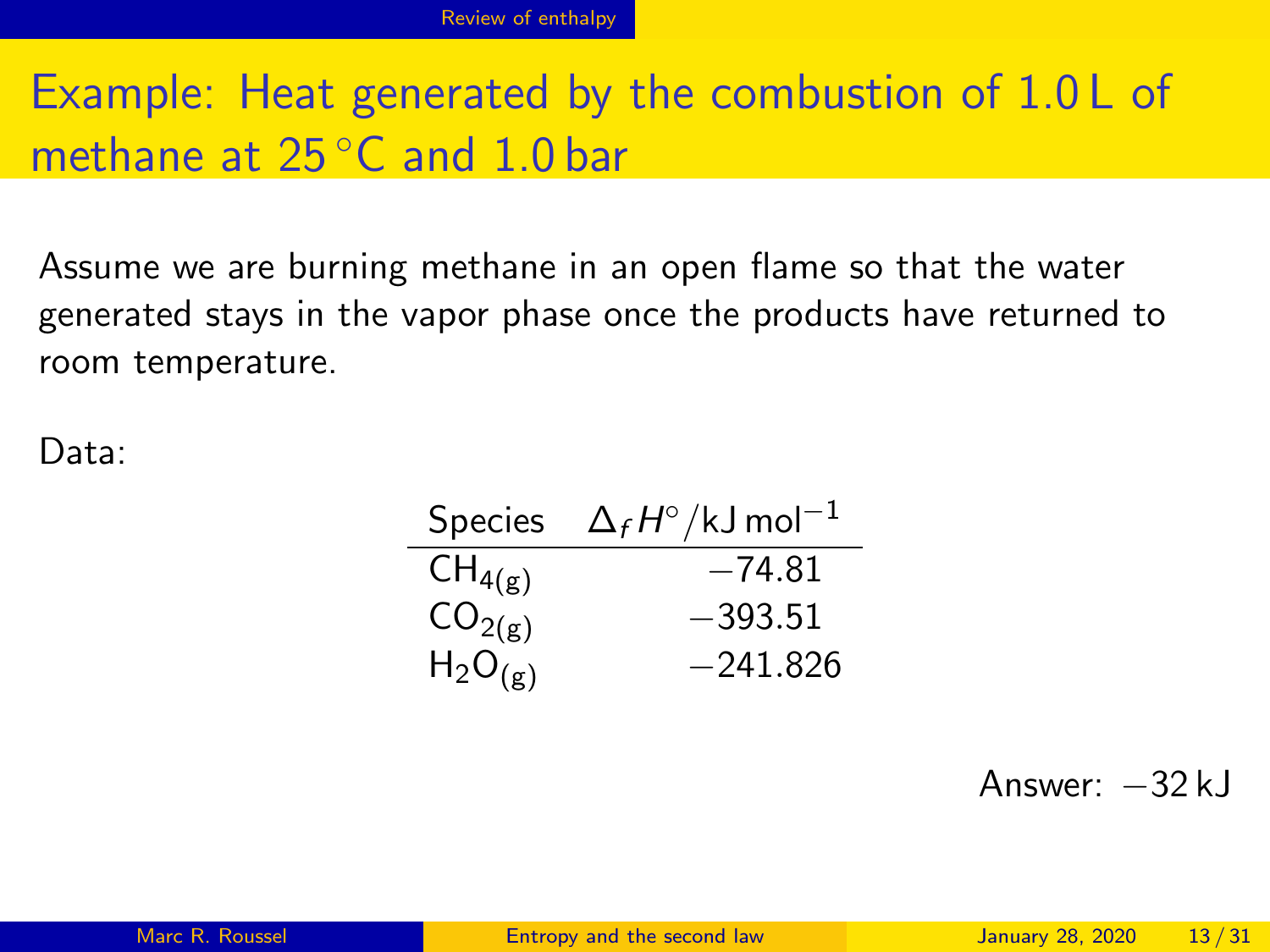### <span id="page-13-0"></span>Statistical entropy

- **Entropy** is a key quantity in thermodynamics.
- The statistical entropy is calculated by

 $S = k_B \ln \Omega$ 

where

- $k_B$  is Boltzmann's constant (again).
	- $\Omega$  is the total number of microscopic states consistent with a given macroscopic state.
- $\bullet$  S is a measure of our ignorance of the microscopic state at any given time.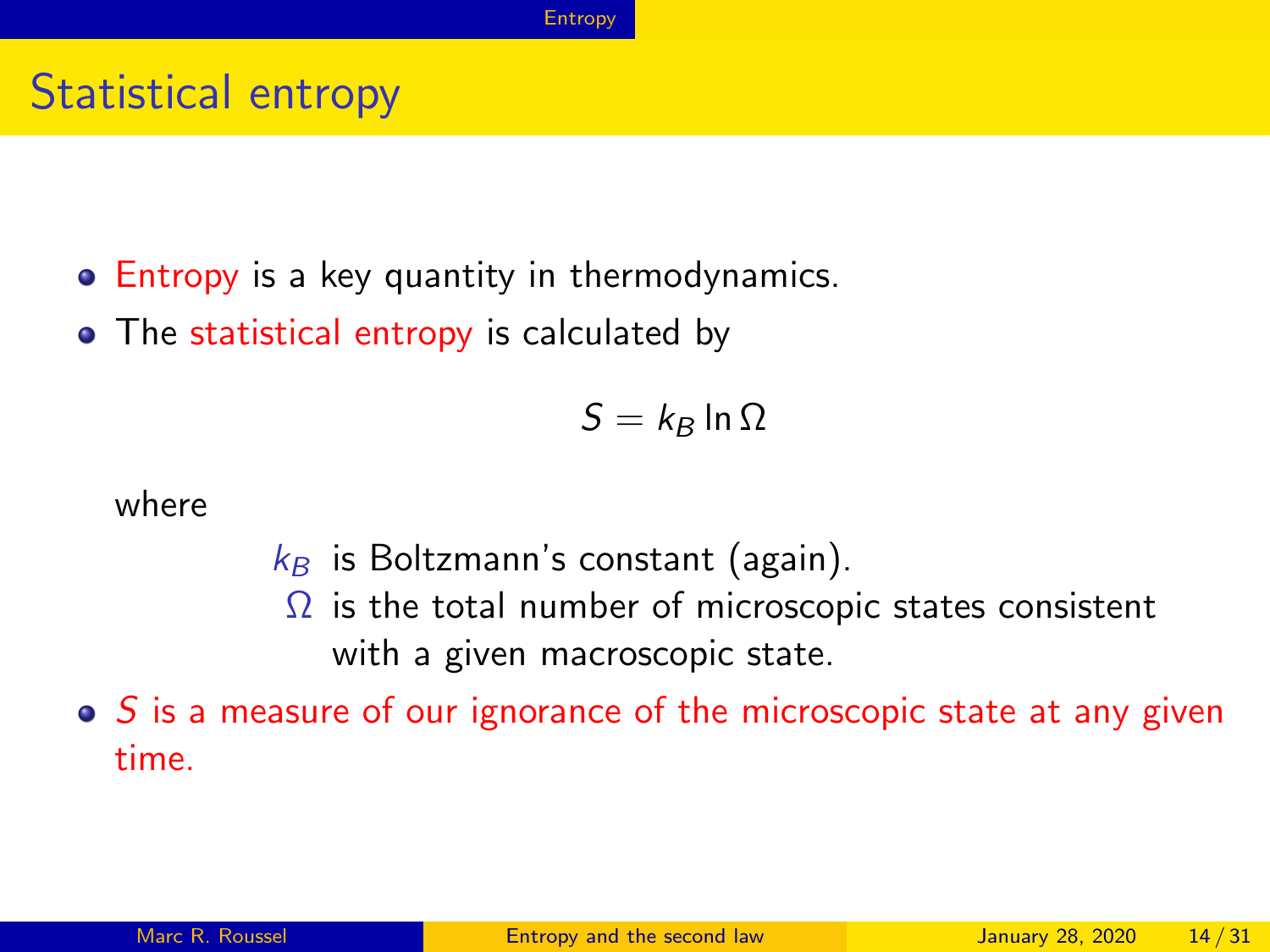### Example: Entropy of 25\$

- Suppose that I tell you that I have 25\$ in my pocket, all in bills.
- Your ignorance of how this 25\$ is composed could be considered a form of entropy.
- Possible "microstates" of 25\$ consistent with the constraint (no coins):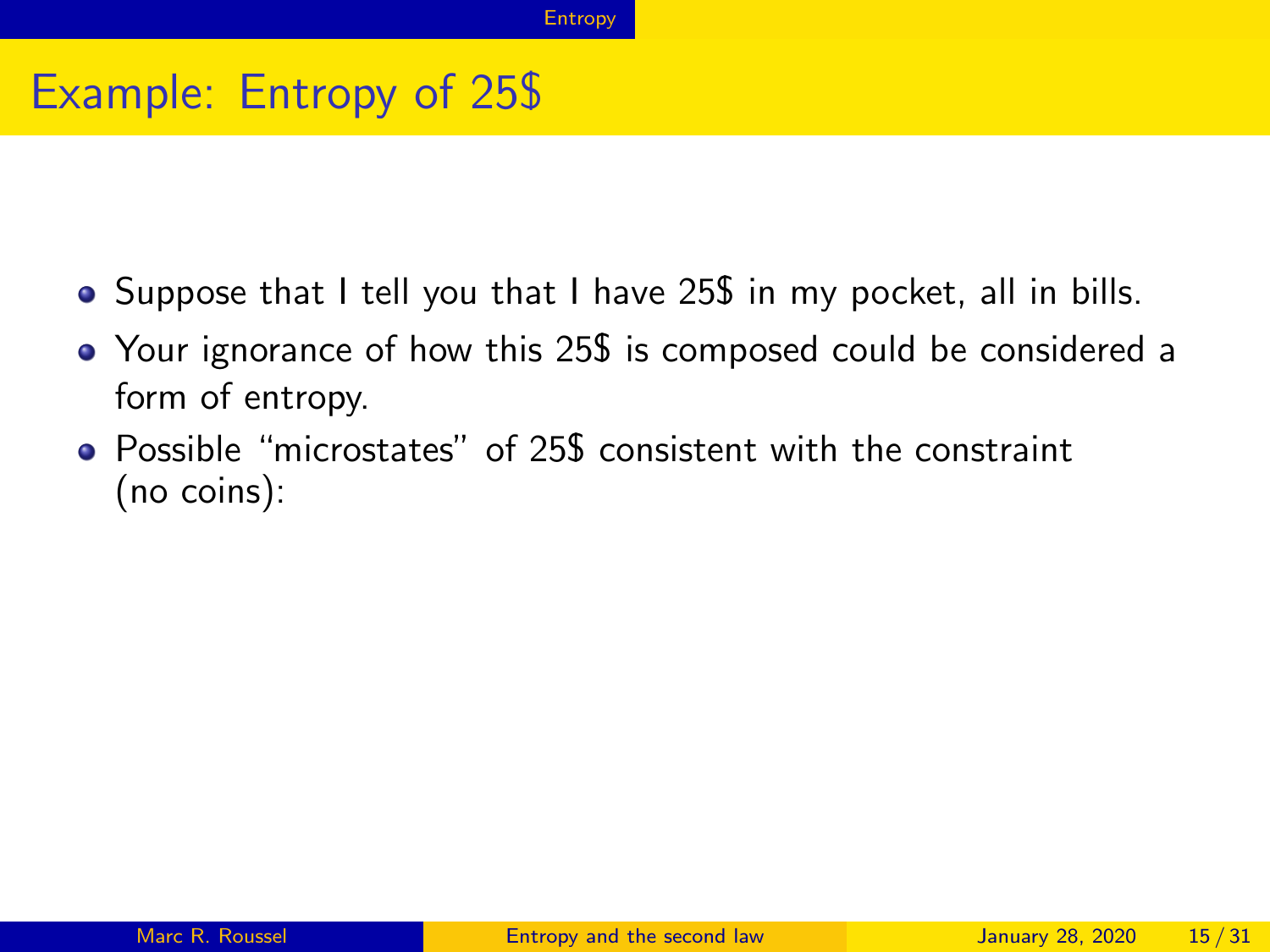#### **[Entropy](#page-13-0)**

- In information theory, we use the base-2 logarithm and set  $k_B = 1$ (corresponds to a change of units for the entropy).
- **Then we would have**

$$
S_{\inf}(25\$\) = \log_2 4 \\
= \log_2(2^2) \\
= 2.
$$

- Note that this is the number of yes/no questions you would have to ask to figure out the microstate, i.e. the number of bits of information (as computer scientists would say):
	- **4** Are there any 10\$ bills?
	- 2 Is there more than one 5\$ bill?
- Entropy measures the amount of information needed to reconstruct the microstate.
- Note that extra information (e.g. "no coins") reduces the entropy because it increases the information we have.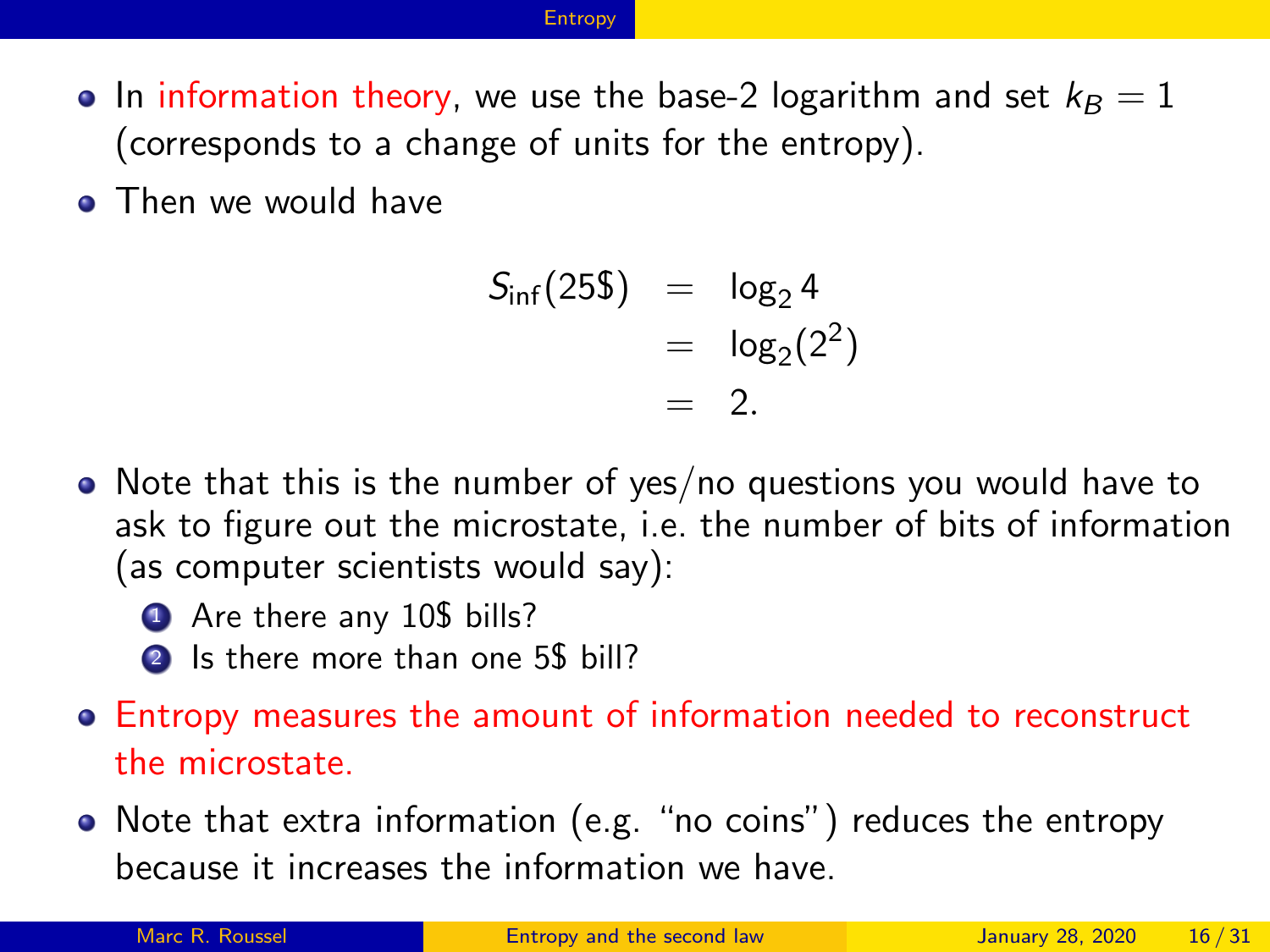### Orientational entropy of solid CO

- CO has a small dipole moment.
- As a result, there is only a very small energy difference between lining up CO molecules CO-CO vs CO-OC or OC-CO.
- When we freeze CO, the molecules line up more-or-less randomly.
- As we cool the crystal, because of the lack of rotational freedom, the CO molecules are "stuck" in the orientations they originally crystallized in.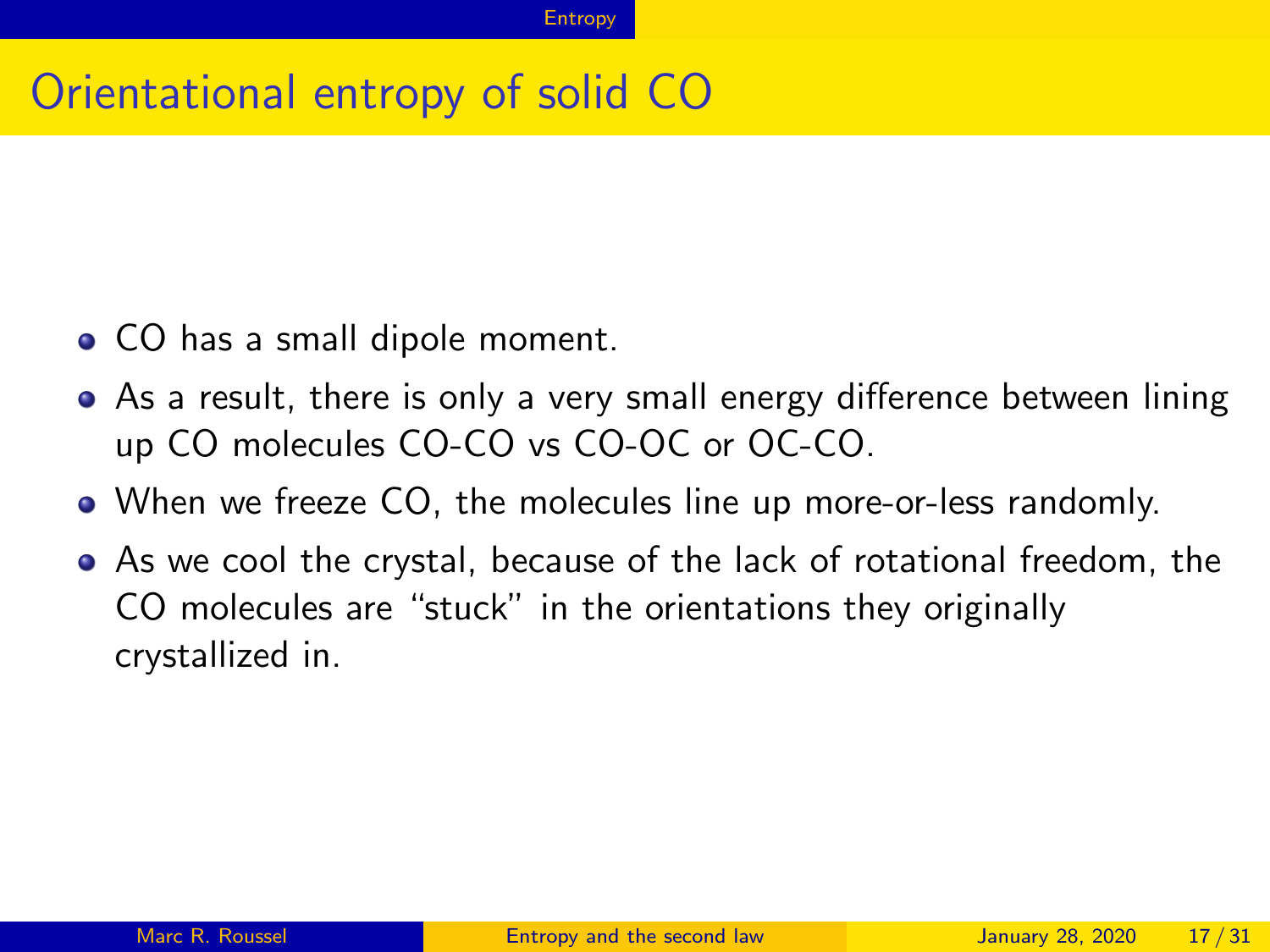## Orientational entropy of solid CO (continued)

- **Each CO molecule has two possible orientations.**
- **If there are N molecules of CO**, then  $\Omega = 2^N$ .
- Therefore, the entropy associated with this orientational freedom is  $S = k_B \ln(2^N) = Nk_B \ln 2$ .
- This "frozen in" entropy is called the residual entropy for reasons that will become clear later.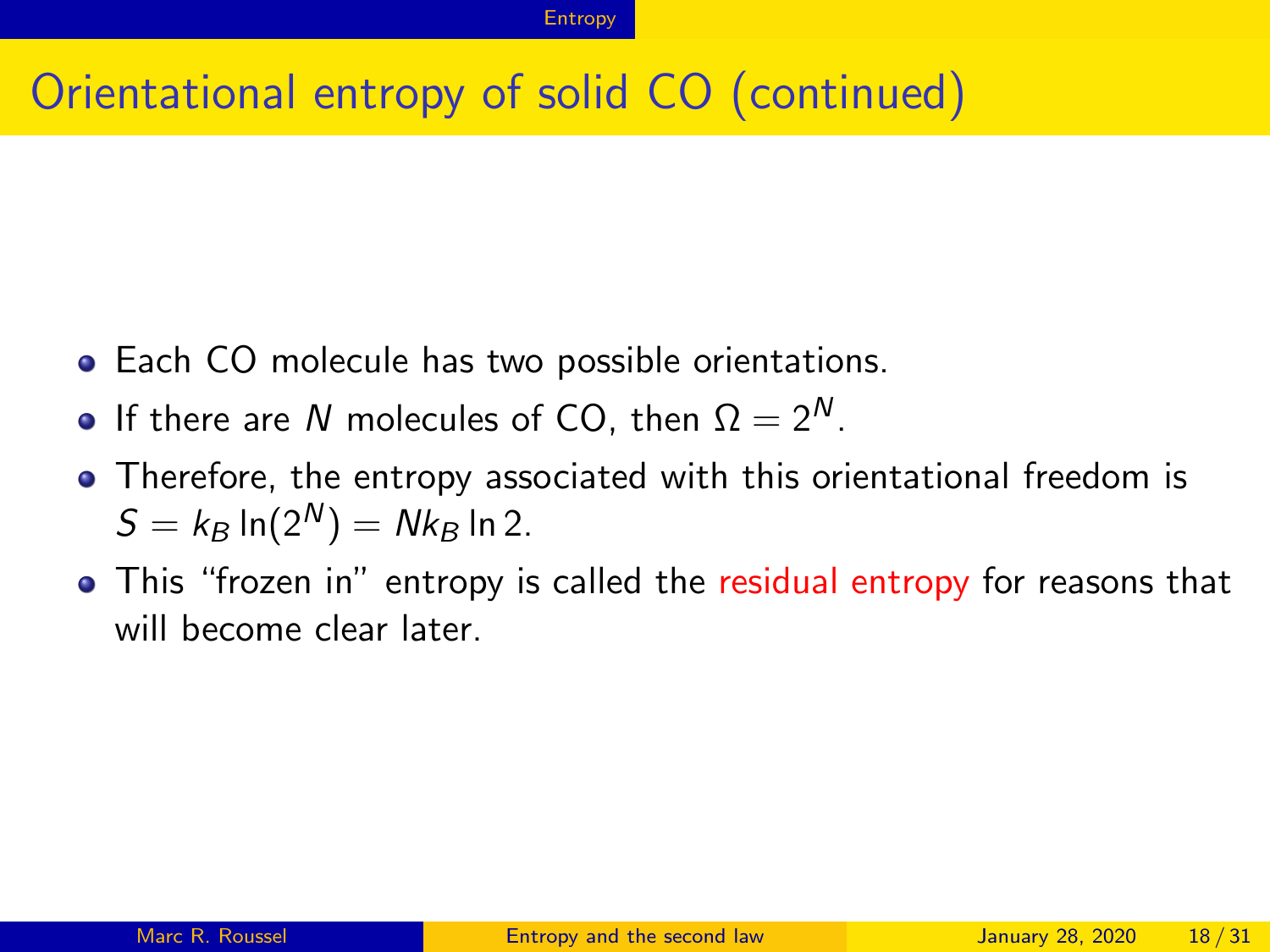$$
S=k_B \ln(2^N) = Nk_B \ln 2
$$

 $\bullet$  Divide both side by N to get the entropy per molecule, then multiply by  $N_A$  to get the molar entropy:

$$
S_m = R \ln 2 = 5.76 \text{ J K}^{-1} \text{mol}^{-1}
$$

 $(N_Ak_B = R)$ 

Experimentally (using a different method than counting microstates), this contribution to the entropy of solid CO is found to be about 5 J K $^{\rm -1}$ mol $^{\rm -1}$ , which is pretty good agreement. The difference (if it isn't just due to experimental error) may be due to the difference in energy between different relative orientations resulting in a not completely random distribution of orientations.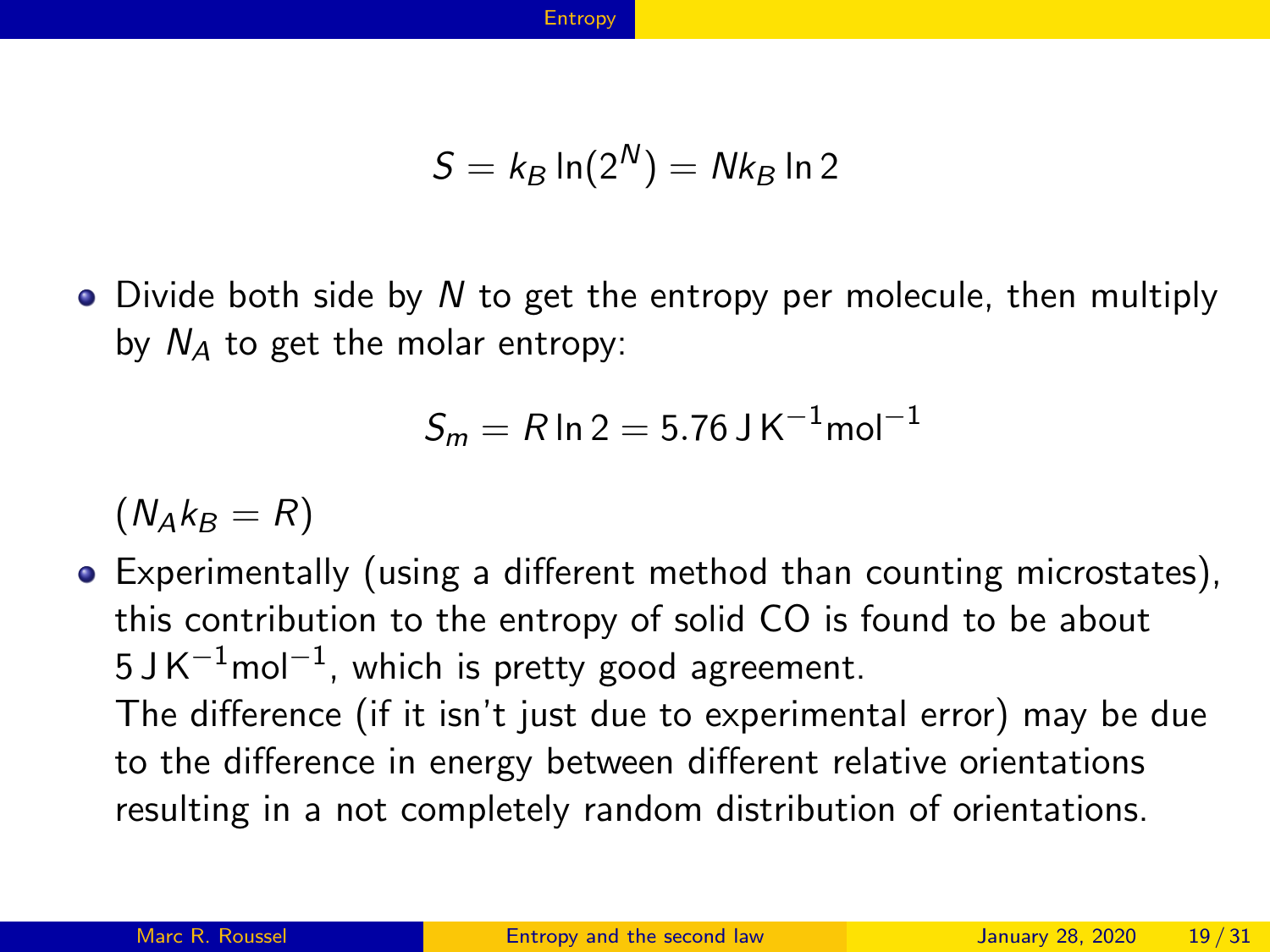#### Properties of the entropy

- **1** For a given macroscopic state of a system, there is a fixed number of microscopic states, and thus a fixed value of the entropy.
	- Entropy is a state function.
- **2** If a system has  $\Omega$  microstates, then doubling the size of the system would increase the number of microstates to  $\Omega^2$ , which doubles the entropy.

 $(\ln \Omega^2 = 2 \ln \Omega)$ 

- Entropy is an extensive property.
	- $m$ ,  $n$ ,  $V$ , energy and enthalpy are other extensive properties.
- Properties that don't depend on the size of the system  $(T, p, ...)$  are said to be intensive.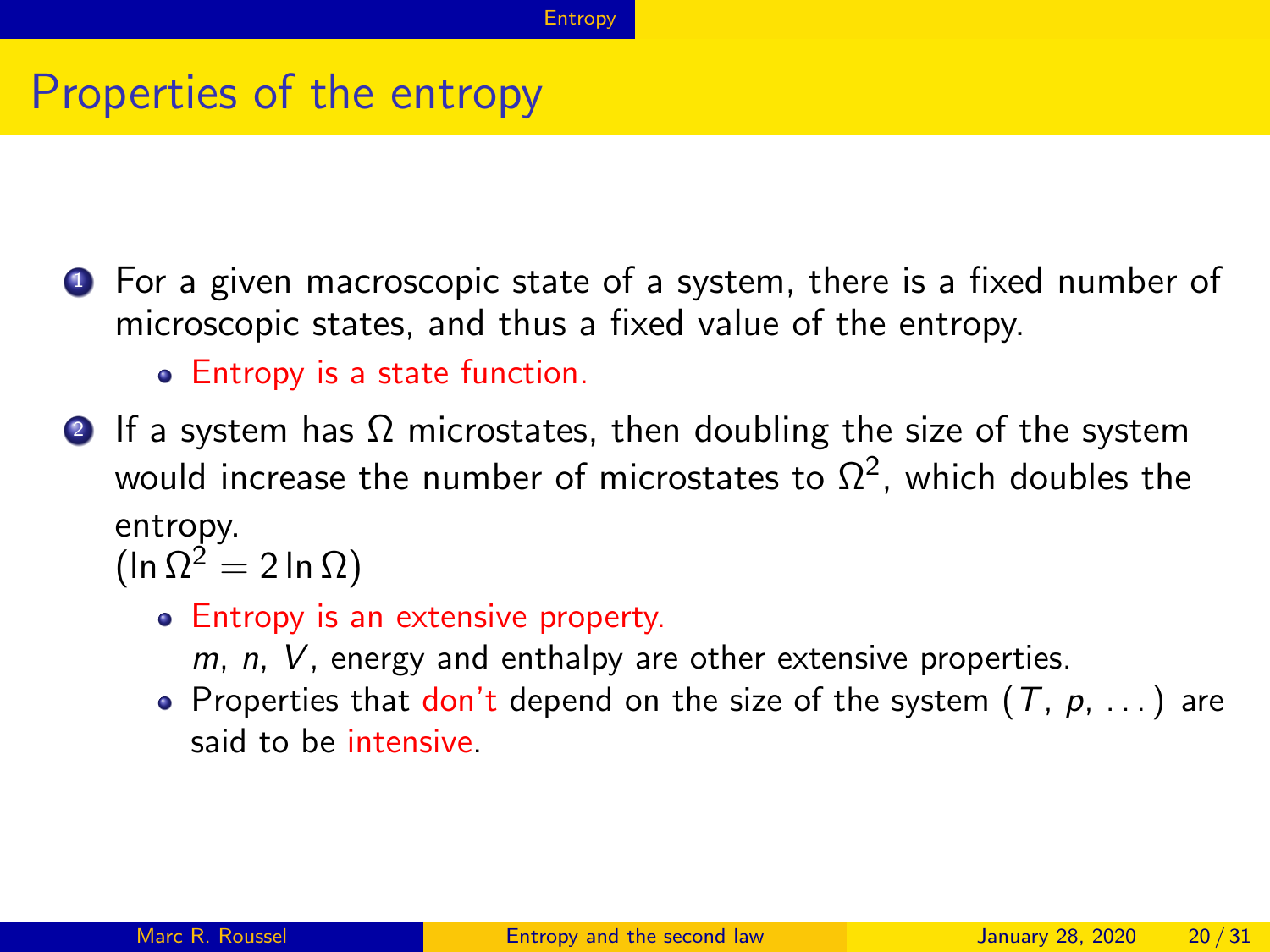#### **[Entropy](#page-13-0)**

#### **Reversibility**

- We now turn to a classical thermodynamic approach to entropy.
- **•** Heat and work are path functions, which means that the amount of heat delivered to a system or work done depends on the way in which we carry out the process.
- A special class of paths called reversible paths plays a special role in thermodynamics.
- A reversible process is one during which the system and its surroundings are constantly in equilibrium.

Examples:

- During a reversible heat transfer, the system and surroundings are at the same temperature.
- During a reversible expansion of a gas, the system and surroundings are at the same pressure.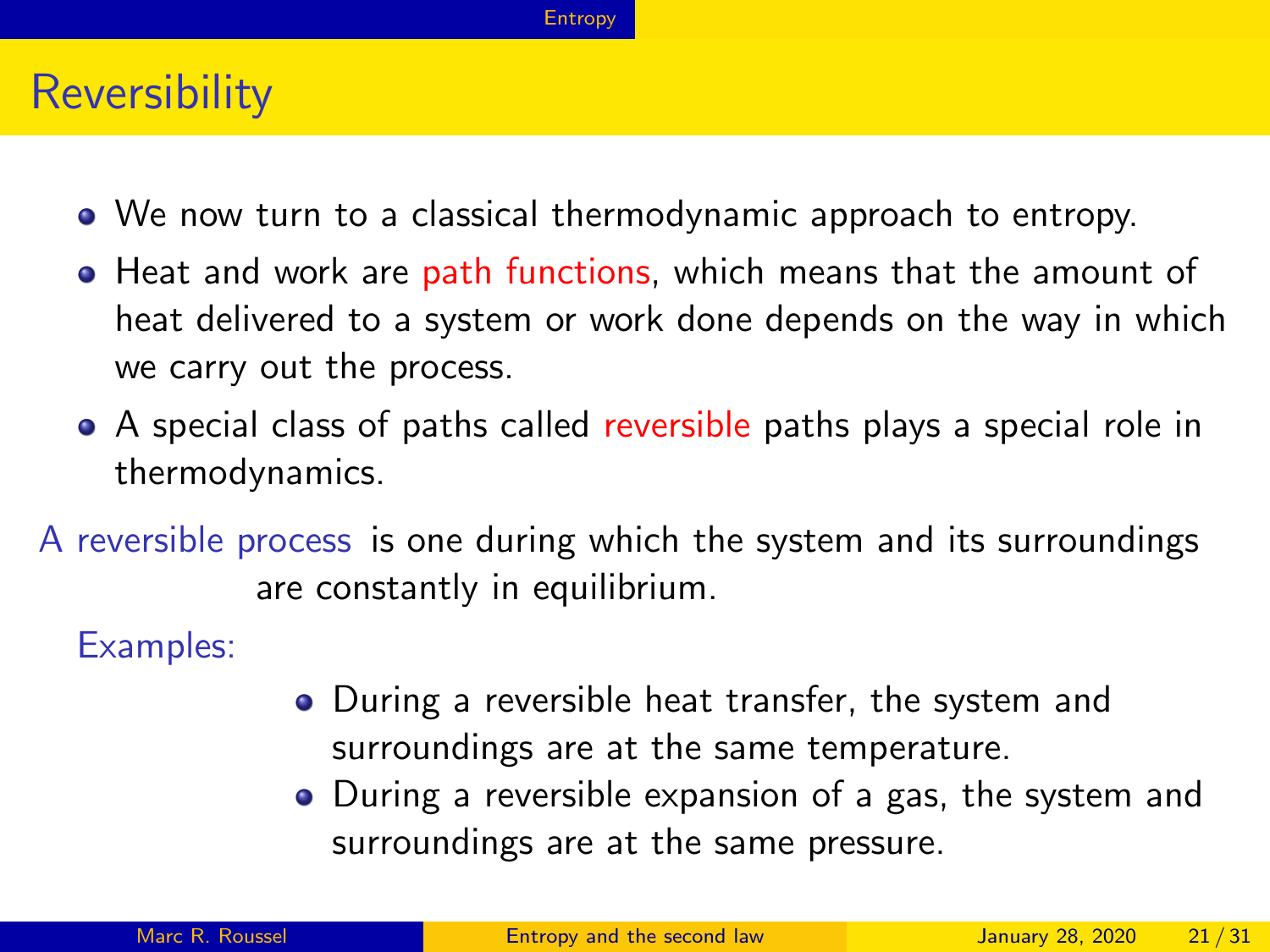- If the system and surroundings are truly in equilibrium, no change can occur.
- Reversible processes can be thought of as the limit of a series of processes in which we allow smaller and smaller deviations from equilibrium.
- A truly reversible process cannot be achieved, but is a theoretically useful idea.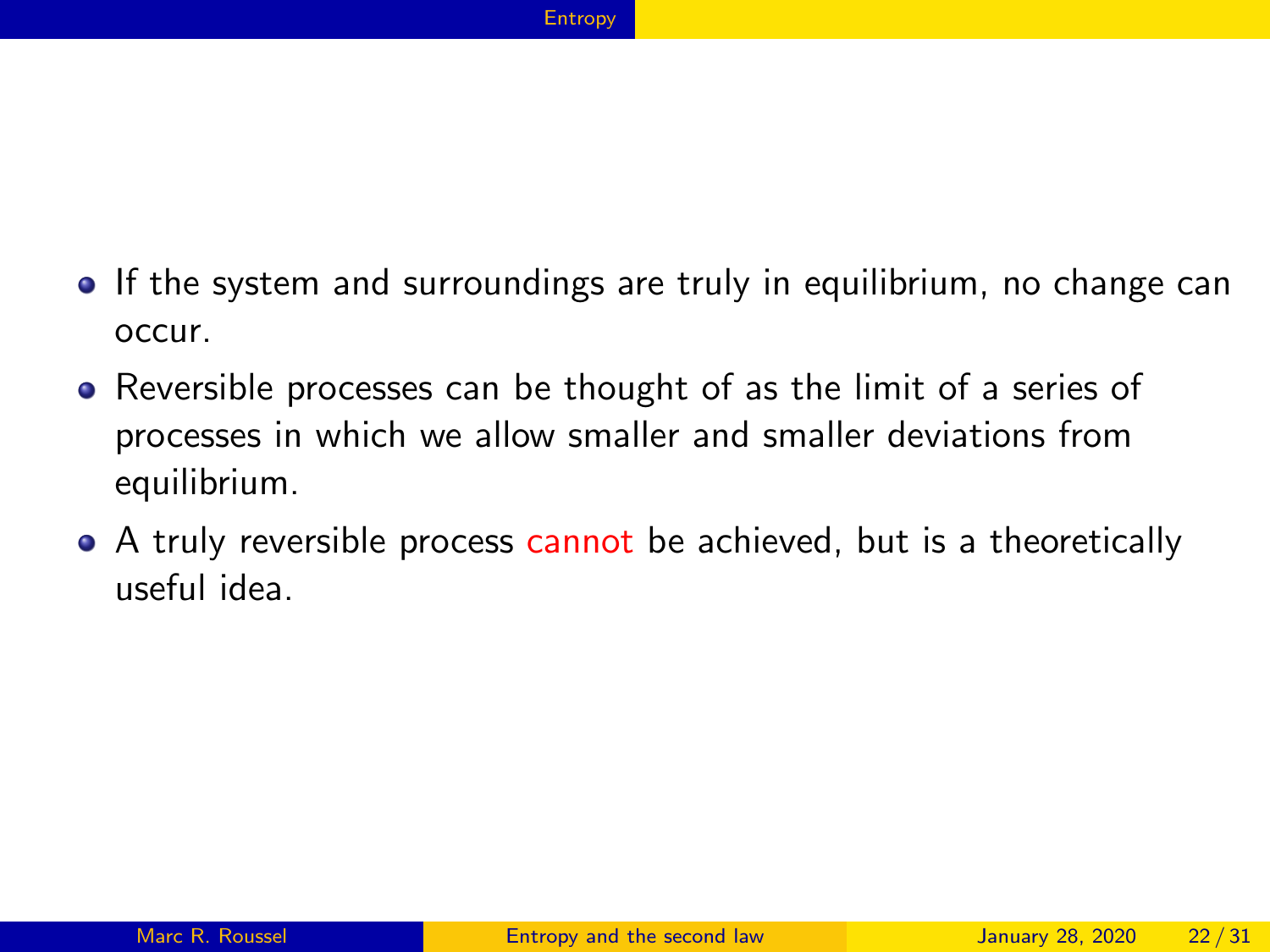#### Thermodynamic entropy

- In the first instance, classical thermodynamics only gives a prescription for calculating changes in entropy.
- In general:

$$
\Delta S = \int \frac{dq_{\rm rev}}{T}
$$

• For isothermal reversible (equilibrium) processes, this specializes to

$$
\Delta S = \frac{q_{\sf rev}}{T}
$$

- To calculate the entropy change, we need to know the heat along a reversible path.
	- In general, this is not trivial.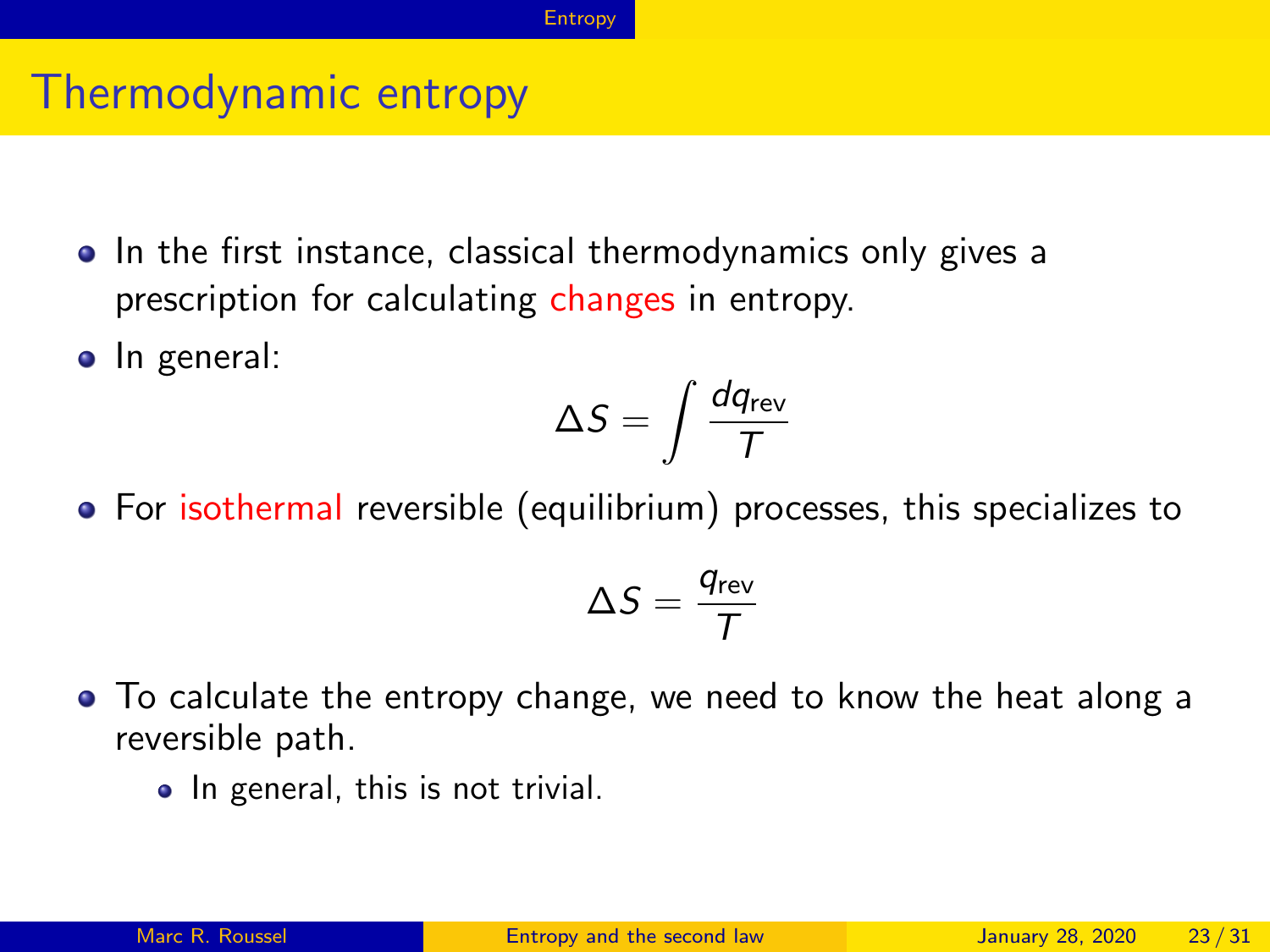### Example: Entropy change during a phase transition

- At the equilibrium phase transition temperature (freezing point, boiling point), two phases are in equilibrium.
- Phase transitions at the equilibrium phase transition temperature are therefore reversible.
- At 1 atm pressure, water freezes at  $0^{\circ}$ C. The molar heat of fusion (melting) at this temperature is 6007 J/mol.

• 
$$
\Delta_{\text{fus}} S = \frac{q_{\text{rev}}}{T} = \frac{6007 \text{ J/mol}}{273.15 \text{ K}} = 21.99 \text{ J K}^{-1} \text{mol}^{-1}
$$
  
•  $\Delta_{\text{freeze}} S = \frac{-6007 \text{ J/mol}}{273.15 \text{ K}} = -21.99 \text{ J K}^{-1} \text{mol}^{-1}$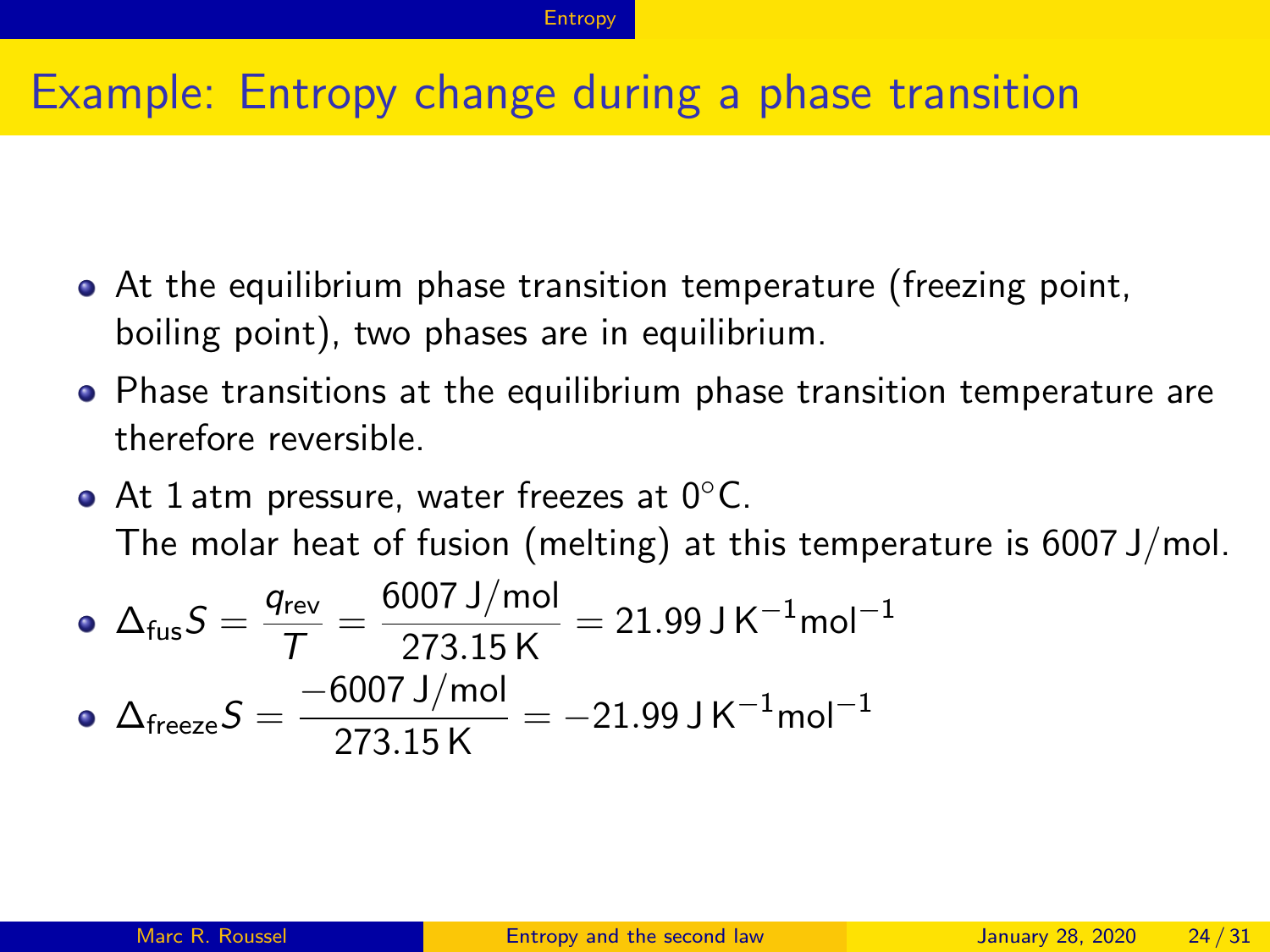### <span id="page-24-0"></span>The second law of thermodynamics

The entropy of the Universe increases in any thermodynamically allowed process.

A thermodynamically allowed process could occur, but may not for kinetic reasons.

> Note: In many books, the word spontaneous is used for this concept. Unfortunately, in everyday language, spontaneous suggests something that will rather than something that could occur.

Important: It is  $\Delta S_{\text{universe}}$ , not  $\Delta S$  for the system alone that must be positive.

 $\Delta S_{\text{universe}} = \Delta S_{\text{system}} + \Delta S_{\text{surroundings}}$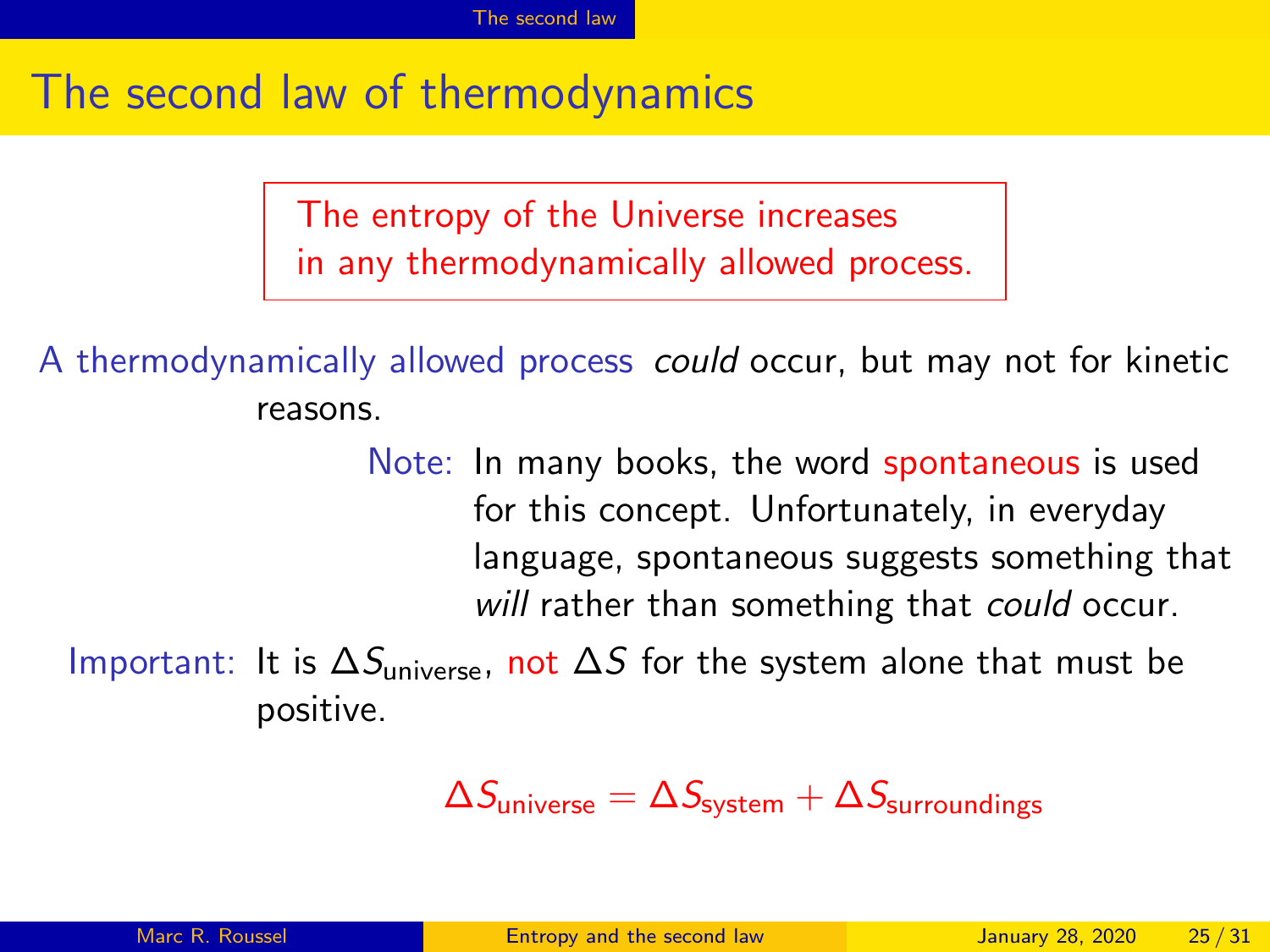#### Example: Freezing of ice below 0◦C

- $\bullet$  Suppose we have some liquid water in a freezer set at  $-20^{\circ}$ C.
- To illustrate the principle without getting into too many details, we consider only the freezing process, not the cooling of the water to  $0^{\circ}$ C, nor the subsequent cooling of the ice.

• 
$$
\Delta S_{\text{system}} = \Delta_{\text{freeze}} S = \frac{-6007 \text{ J/mol}}{273.15 \text{ K}} = -21.99 \text{ J K}^{-1} \text{mol}^{-1}
$$

- The freezer has a large heat capacity, so for reasonable amounts of water frozen, heat transfer is effectively reversible.
- $q_{rev-freezer} = 6007$  J/mol of water frozen.

• 
$$
\Delta S_{\text{surroundings}} = \frac{6007 \text{ J/mol}}{253.15 \text{ K}} = 23.73 \text{ J K}^{-1} \text{mol}^{-1}
$$

 $\Delta S_{\text{universe}} = -21.99 + 23.73 \text{ J K}^{-1} \text{mol}^{-1} = 1.74 \text{ J K}^{-1} \text{mol}^{-1} > 0.$ i.e. the everyday observation of water freezing under these conditions is consistent with the second law.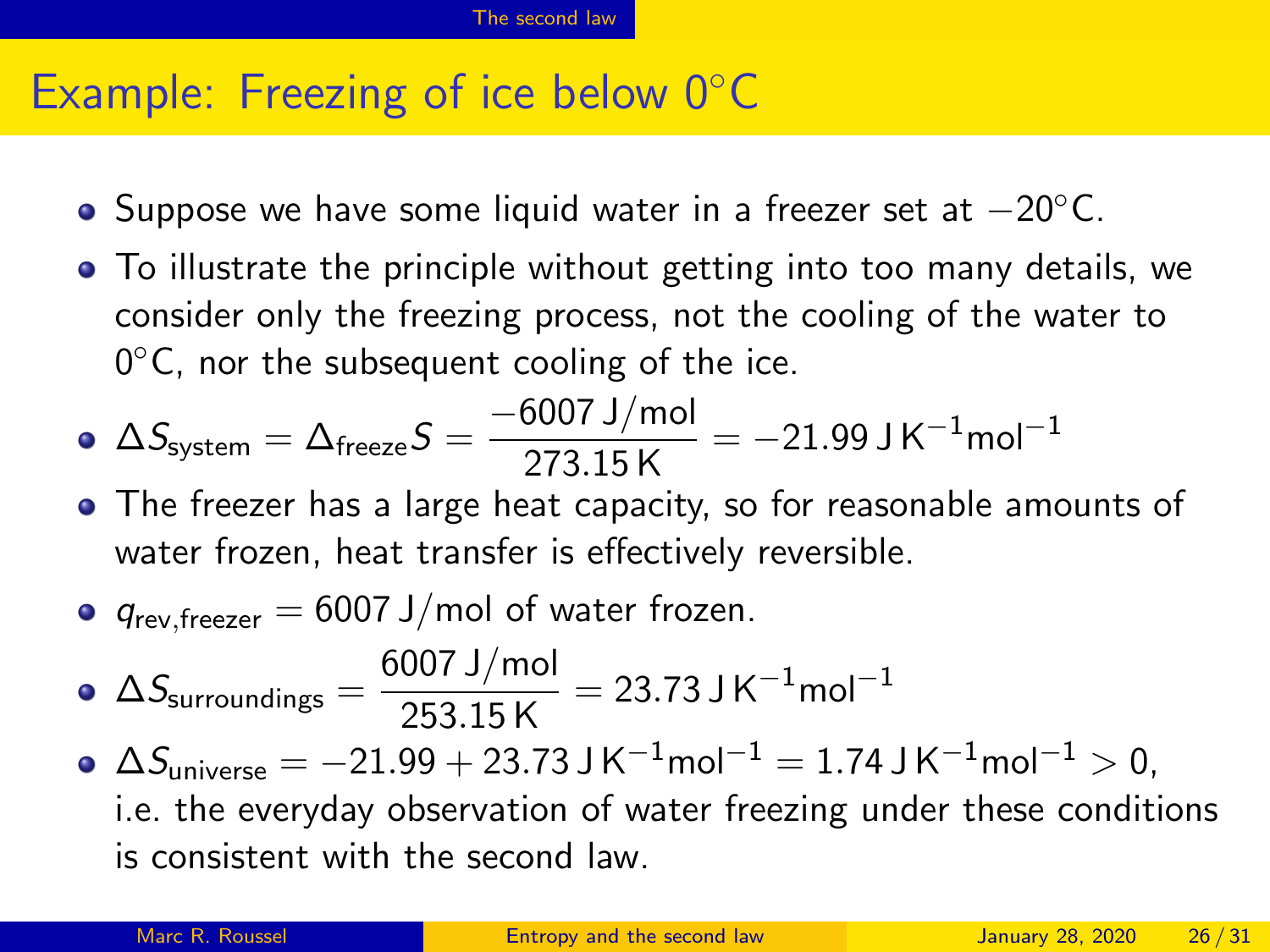# <span id="page-26-0"></span>The third law of thermodynamics

The entropy of a perfect crystal approaches zero as the temperature approaches absolute zero.

Consequences:

- This law allows us to define an absolute entropy scale using perfect crystals at low temperature as a reference.
- We can calculate the entropy of reaction  $(\Delta_\tau S^\circ)$  by taking the difference between the entropies of the products and reactants.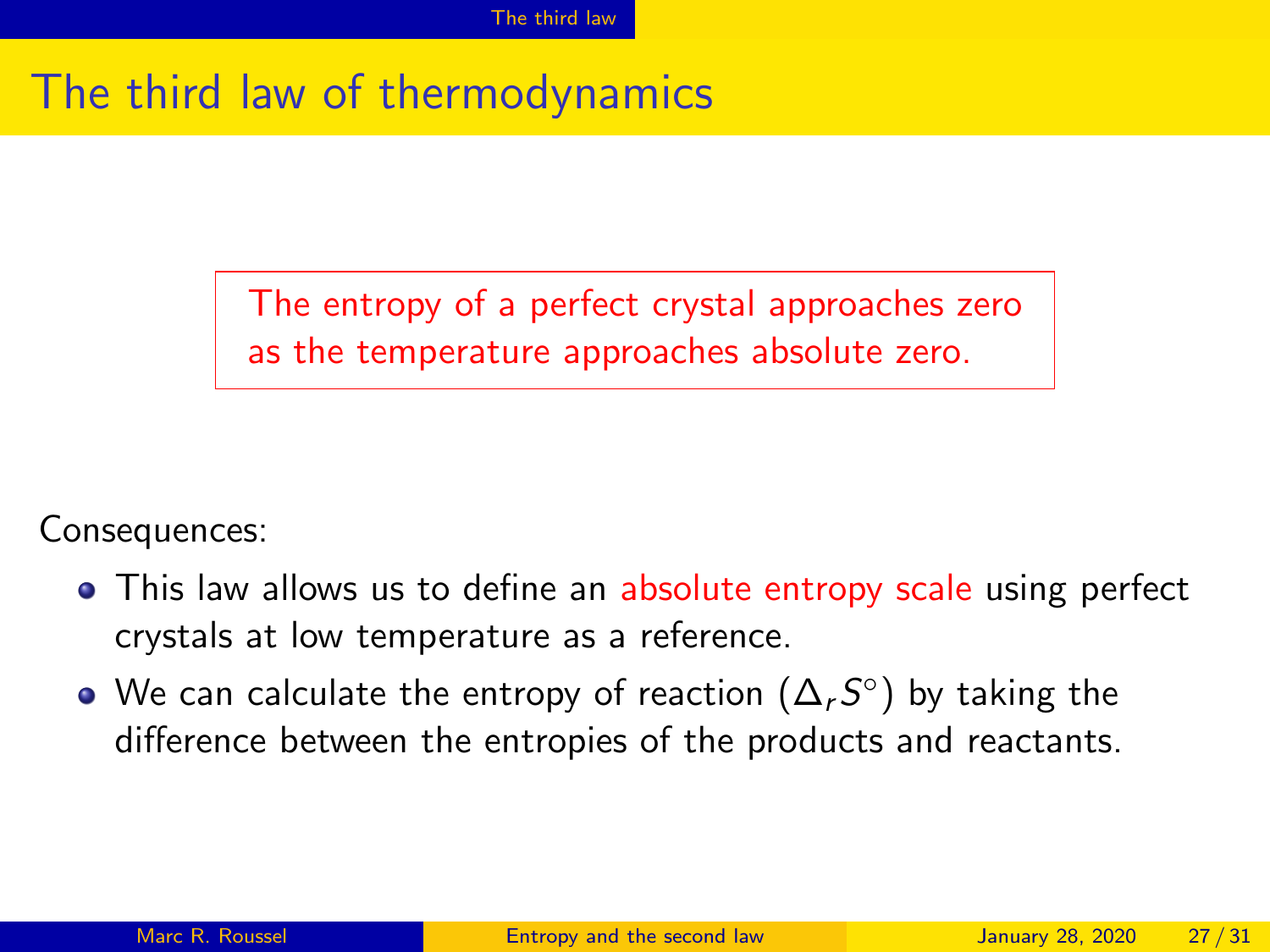### Example: Entropy of combustion of propane

Suppose that we burn propane near room temperature, so that liquid water (rather than vapor) is one of the products.

$$
\mathsf{C}_3\mathsf{H}_{8(g)} + 5\mathsf{O}_{2(g)} \rightarrow 3\mathsf{CO}_{2(g)} + 4\mathsf{H}_2\mathsf{O}_{(I)}
$$

$$
\Delta_r S^{\circ} = 3S_{CO_2}^{\circ} + 4S_{H_2O_{(l)}}^{\circ} - (S_{C_3H_8}^{\circ} + 5S_{O_2}^{\circ})
$$
  
= 3(213.7) + 4(69.940) - [269.9 + 5(205.0)] J K<sup>-1</sup>mol<sup>-1</sup>  
= -374.0 J K<sup>-1</sup>mol<sup>-1</sup>.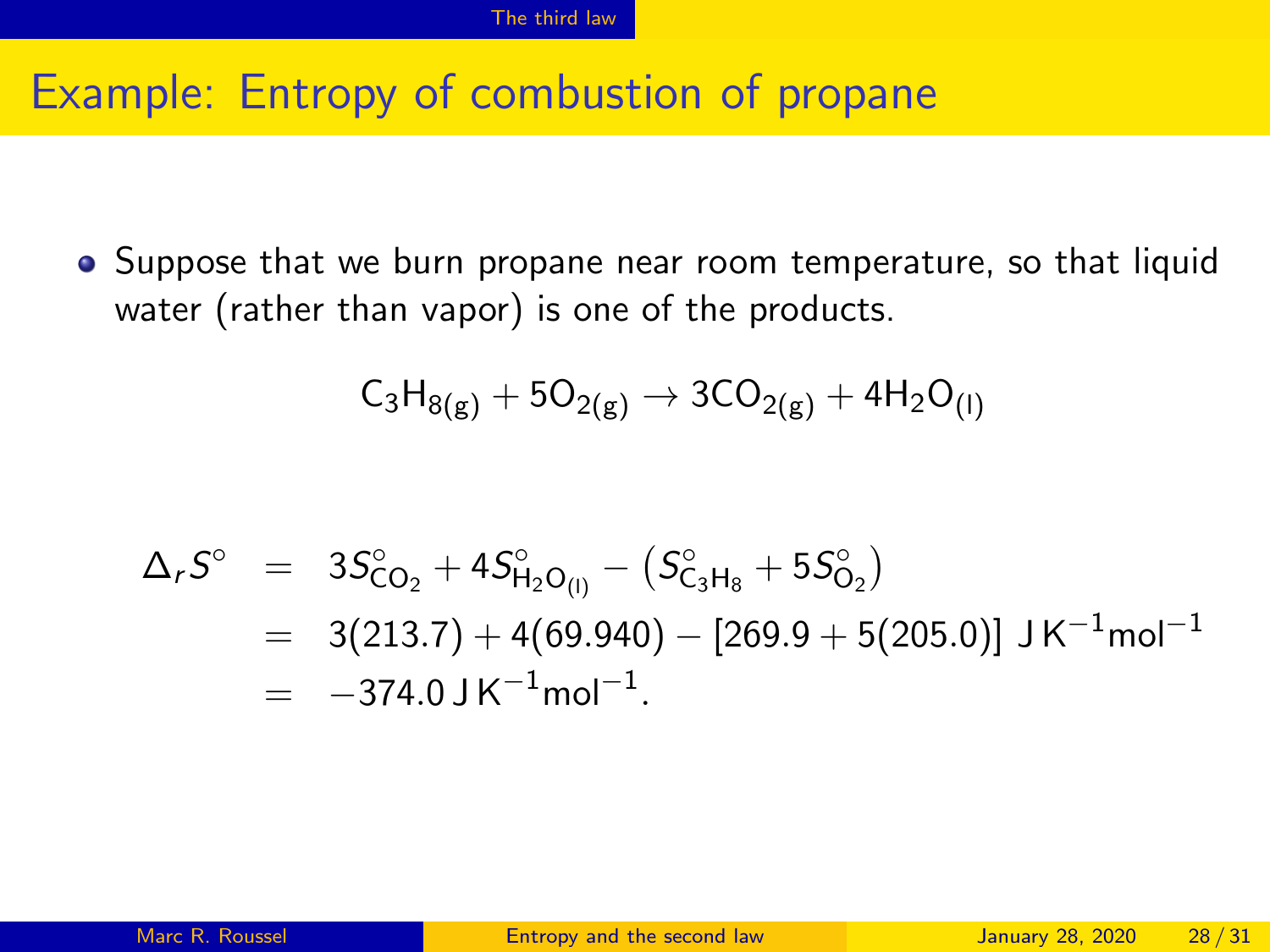Notes:

- **1** Gases have a large number of microstates compared to solids and liquids. Taking six molecules of gas and producing only 3 decreases the number of microstates significantly, hence the decrease in entropy.
- <sup>2</sup> We know that this reaction is spontaneous, so note again that the sign of the entropy change for the system alone does not tell us whether the reaction is thermodynamically allowed. This reaction is exothermic, so  $q_{rev}/T$  for the surroundings is going to be positive and sufficiently large to cancel out the loss of entropy from the reaction.
- **3** Unlike enthalpies of formation, absolute entropies are non-zero for all substances, including elements, except at 0 K.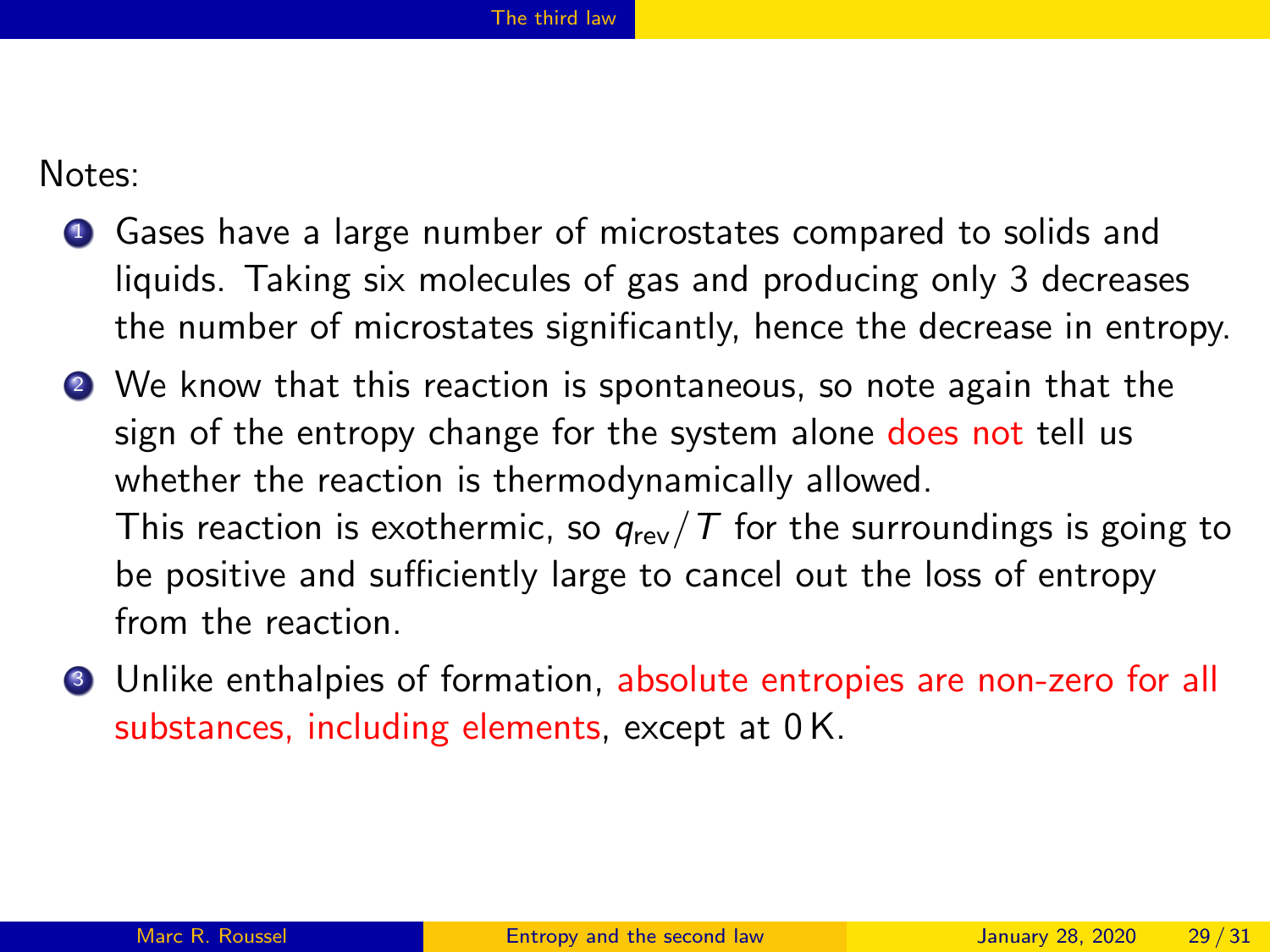## Example: Entropy of dissolution of  $MgF<sub>2</sub>$

- It is tempting to think that there are more microstates when we have dissociated an ionic compound into aqueous ions than in the separated solid  $+$  water, but this is not always the case.
- $\mathsf{Consider}\ \mathsf{MgF}_{2(\mathsf{s})}\rightarrow\mathsf{Mg}_{(\mathsf{aq})}^{2+}+2\mathsf{F}_{(\mathsf{aq})}^{-}.$

$$
\Delta_r S^{\circ} = S^{\circ}_{Mg^{2+}} + 2S^{\circ}_{F^-} - S^{\circ}_{MgF_2}
$$
  
= -138.1 + 2(-13.8) - 57.24 J K<sup>-1</sup>mol<sup>-1</sup>  
= -222.9 J K<sup>-1</sup>mol<sup>-1</sup>

- The decrease in entropy is due to two factors:
	- **1** The increase in microstates of the MgF<sub>2</sub> itself is not as large as one might suppose due to the powerful ion-ion force.
	- <sup>2</sup> The ions organize the solvent due to ion-dipole forces.